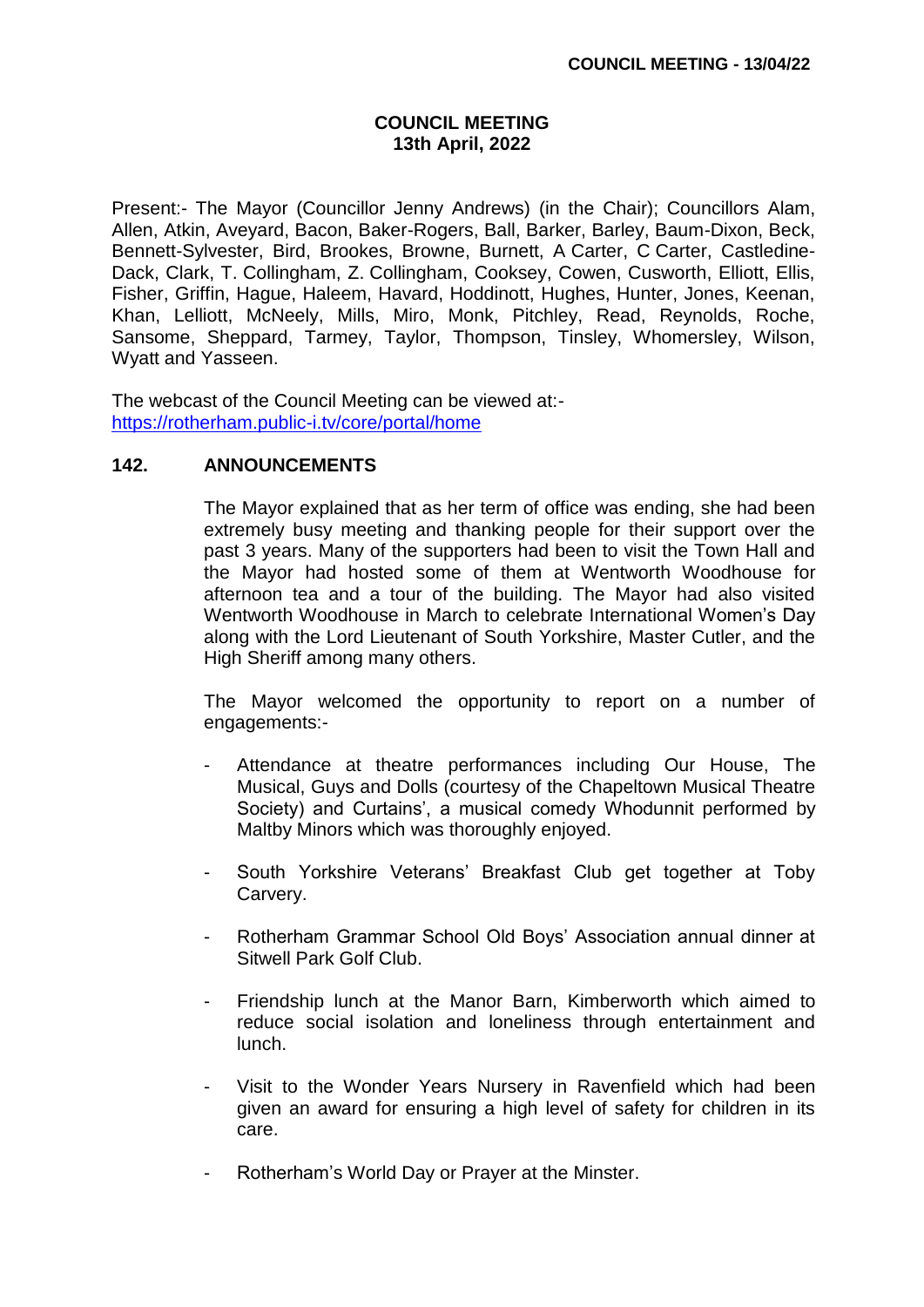- A celebration of local brick industry and heritage at Swinton Brick Assembly Unveiling Ceremony.
- St Bernard's Catholic High School Career Fair.
- The Work-Wise Foundation which was an interactive Careers Showcase Event for schools, young people and families.
- The AESSEAL ceremonial signing of the Factory of the Future contract.
- The official launch of the Nayi Zindagi social enterprise project which creates positive awareness of its service to community members in and around Rotherham.
- The opening of the Treeton Community Centre outside area.
- The Brinsworth Academy Spring Fayre.
- The Jump Inc Autism Awareness Event.

The Mayor also advised that a couple of other fundraising events to support her own chosen charities had taken place including a charity race night at the New Inn Pub in Masbrough and a day-long raffle organised by Tesco at Dinnington. The Mayor thanked all of those who took part in those events.

The Mayor stated that she had been very lucky to attend a number of sporting events including the Rotherham Titans rugby match on 12th March, Rotherham United v Milton Keynes on 5th March and Rotherham United v Sutton United at Wembley on 3rd April. The Mayor explained what a fantastic day the trip to Wembley was and how she could not have asked for a better outcome for Rotherham.

Finally, the Mayor wished to place on record her thanks to the Mayoress for the support given throughout her time in office.

#### **143. APOLOGIES FOR ABSENCE**

There were no apologies for absence.

#### **144. COMMUNICATIONS**

There were no communications to report.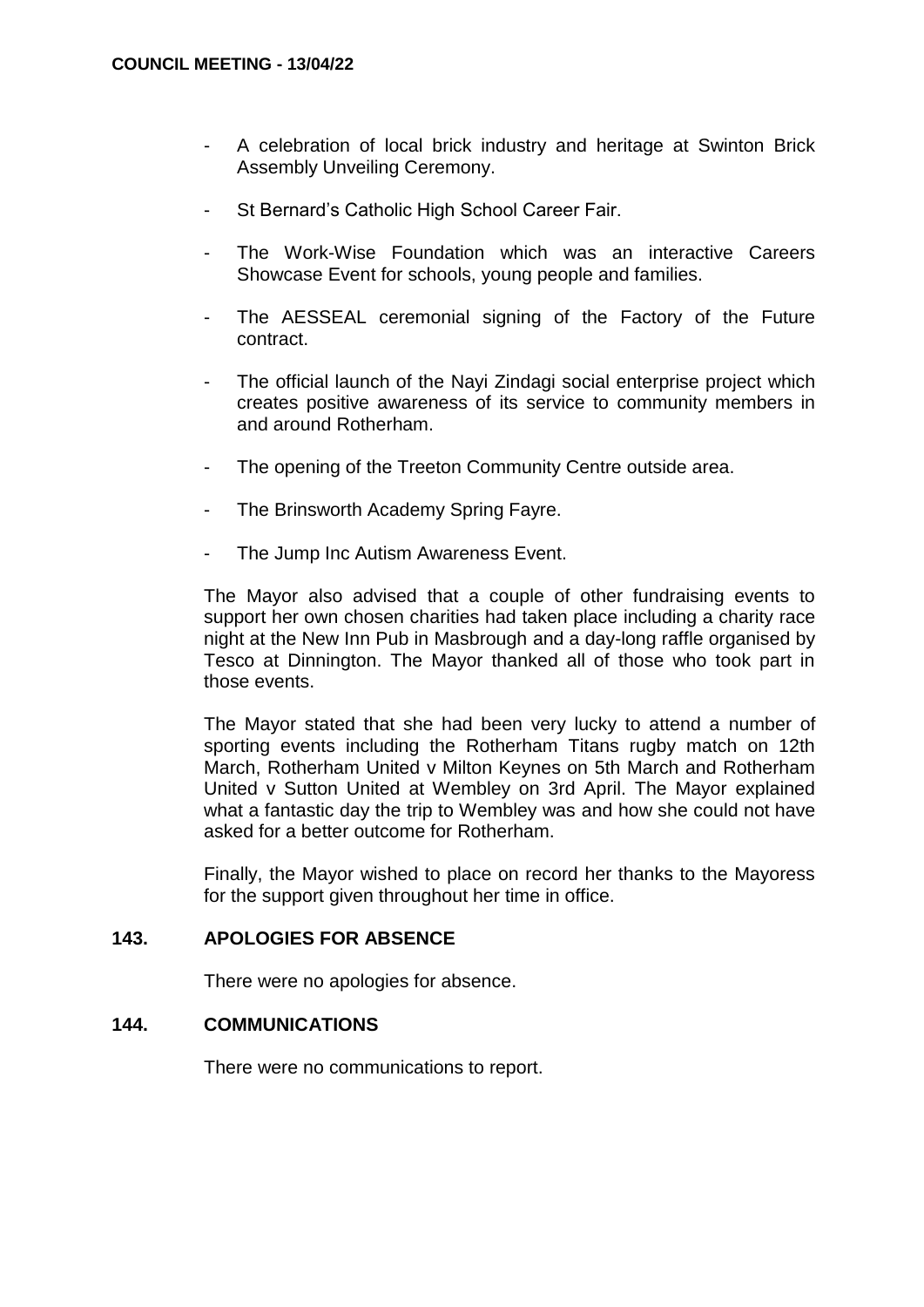### **145. MINUTES OF THE PREVIOUS COUNCIL MEETING**

**Resolved: -** That the Minutes of the meeting of Council held on 2nd March, 2022, be approved for signature by the Mayor.

Mover: - Councillor Read Seconder: - Councillor Allen

### **146. PETITIONS**

The Mayor introduced the report and confirmed the receipt of one petition received since the last Council meeting which had not met the threshold for consideration by Council:

 Containing 643 signatures calling on the Council to "Improve Road Safety on Cumwell Lane/Kingsforth Lane."

Councillor Ball and Councillor T. Collingham addressed the Council as part of the presentation of the petition.

### **Resolved:-**

- 1) That the report be received.
- 2) That the petition be referred to the Overview and Scrutiny Management Board for consideration.

## **147. DECLARATIONS OF INTEREST**

There were no declarations of interest to report.

## **148. PUBLIC QUESTIONS**

There were no public questions to report.

## **149. EXCLUSION OF THE PRESS AND PUBLIC**

There were no items that required the exclusion of the press and public.

# **150. LEADER OF THE COUNCIL'S STATEMENT**

The Leader presented his statement and put on record his thanks to the Mayor for her 3 years of service. He also thanked the outgoing Mayor of the South Yorkshire Mayoral Combined Authority, Dan Jarvis, who had decided not to seek re-election. The Leader explained that the Mayor had been a good friend to him over the years and had been elected at a time when there had been great uncertainty over devolution in South Yorkshire. The approach of the Mayor had brought people together for the good of South Yorkshire and he was owed a debt of gratitude by the people in Rotherham for the work he had done. He had secured hundreds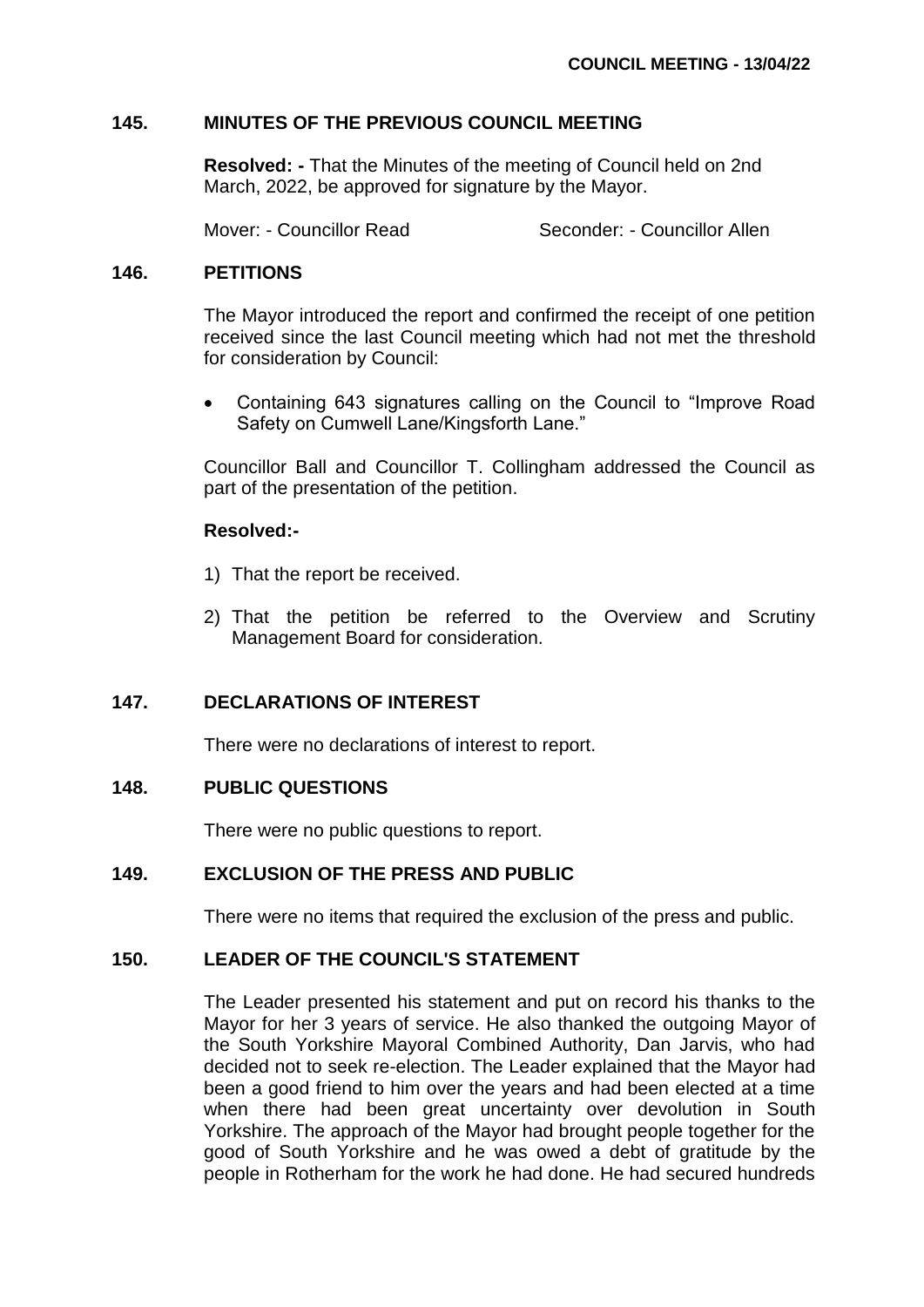of millions of pounds of investment in the region when it was most needed and led a co-ordinated approach to flood defence work and bus franchising.

An update on Council activity was given. The Government's Council Tax Rebate Scheme had been launched but the Leader explained that this was not related to Council Tax and was not a rebate. The first direct debit payments would be paid out by the end of April 2022 and the cheques would follow in May. The Council's Energy Bill Grant Scheme would be in place by the end of the month and details would be circulated to Members.

The DWP had put forward the Council for a partnership award in relation to the Kickstart scheme. This scheme aimed to help young people who were at risk of becoming long term unemployed by offering work placements paid at the Real Living Wage. Rotherham had done more than any other local authority in the region in terms of that work and that was testimony to the commitment by the Council to the young people within the Borough.

Work was due to start imminently on the Century Business Centre at Manvers and demolition works had commenced around Rotherham Market and the Rain Building. Construction of the flood barrier scheme around Riverside and Forge Island was well underway and those infrastructure improvements were required to make the borough more prosperous and a better place to live.

In relation to the comments about Mayor Dan Jarvis and his work on buses, Councillor Bennett-Sylvester stated that one of the investments that had been secured was £15 million for 27 low emission buses. He expressed concerns over giving public money to private business and questioned what checks and measures were in place to ensure low emission buses would continue on the routes where they were most needed, specifically the Dearne routes which do suffer with connectivity issues?

The Leader explained that the electric buses would be based in Rawmarsh due to the air quality concerns and the links to Barnsley and Doncaster. At present, the charging infrastructure would not allow the buses to deviate from the agreed routes around Rawmarsh but the development of more electric charging infrastructure could make this a possibility in the future. The Leader agreed to provide further information outside of the meeting in relation to the contractual requirements concerning the routes.

# **151. MINUTES OF THE CABINET MEETING**

Councillor Bennett-Sylvester made reference to Minute No. 125 (COVID Recovery Fund) and asked whether the £500,000 Energy Bill Scheme was a replication of schemes already in place such as the British Gas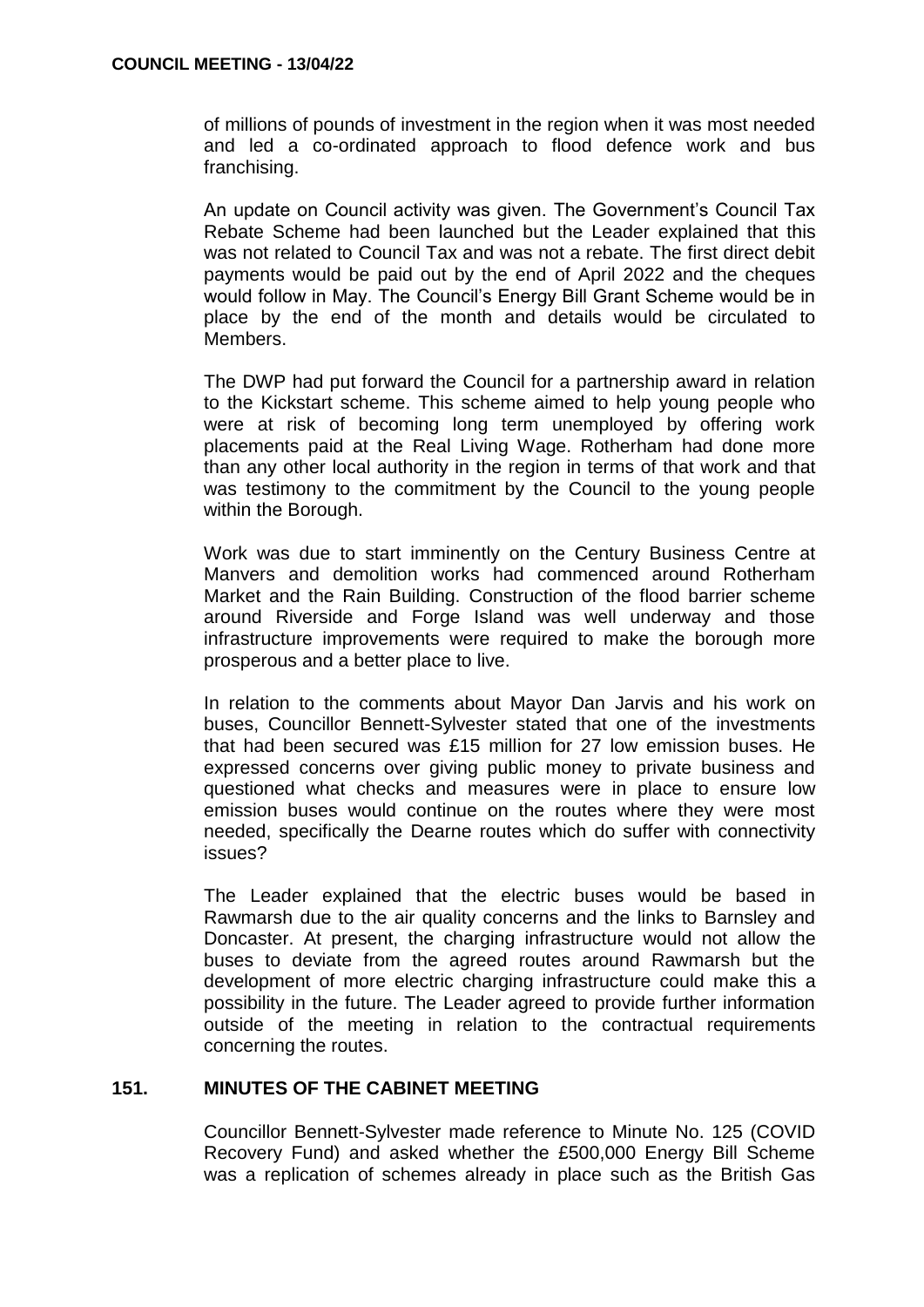Energy Trust and whether any checks or measures were in place to ensure residents use other schemes first? He also asked whether any of the remaining £679,000 from the Fund could be used to support the nighttime economy, which had suffered due to COVID, until the Forge Island scheme was completed?

The Leader responded by explaining that it could be possible to use some of the remaining Fund to support the night-time economy but that any proposals would have to go through the correct channels as there was likely to be a huge demand for the funds across many sectors. He asked that Councillor Bennett-Sylvester email him with any further details so that they could be fed into the discussions.

In relation to the Energy Bill Scheme, the Leader explained that the priority was making sure the money was available to residents as quickly as possible. As such, there were no pre-requisites that required residents to try other schemes first. It was, however, anticipated that most residents that sought help through this scheme would come via advice groups and other options would likely have been discussed as part of that advice.

Councillor Ball made reference to Minute No. 116 over concerns that his question about why the figures for referrals from the Council, in relation to issues such as hoarding and houses, to the Fire Authority had not been properly addressed. The Leader agreed to pick this matter up outside of the meeting.

**Resolved:-** That the reports, recommendations and minutes of the meetings of the Cabinet held on 28th March, 2022, be received.

Mover:- Councillor Read Seconder:- Councillor Allen

### **152. NOMINATIONS - MAYOR-ELECT AND DEPUTY MAYOR-ELECT FOR THE 2022-23 MUNICIPAL YEAR**

Nominations had been invited for the positions of Mayor-elect and Deputy Mayor-elect for the 2022-23 Municipal Year.

One nomination for the position of Mayor had been received:-

"That Councillor Khan be elected Chair of the Rotherham Borough Council for the ensuing (2022/23) Municipal Year and that he be entitled to the style of Mayor by virtue of Section 245(1) of the Local Government Act 1972."

Proposer:- Councillor Read Seconder:- Councillor Allen

On being put to a vote, the motion was carried by majority.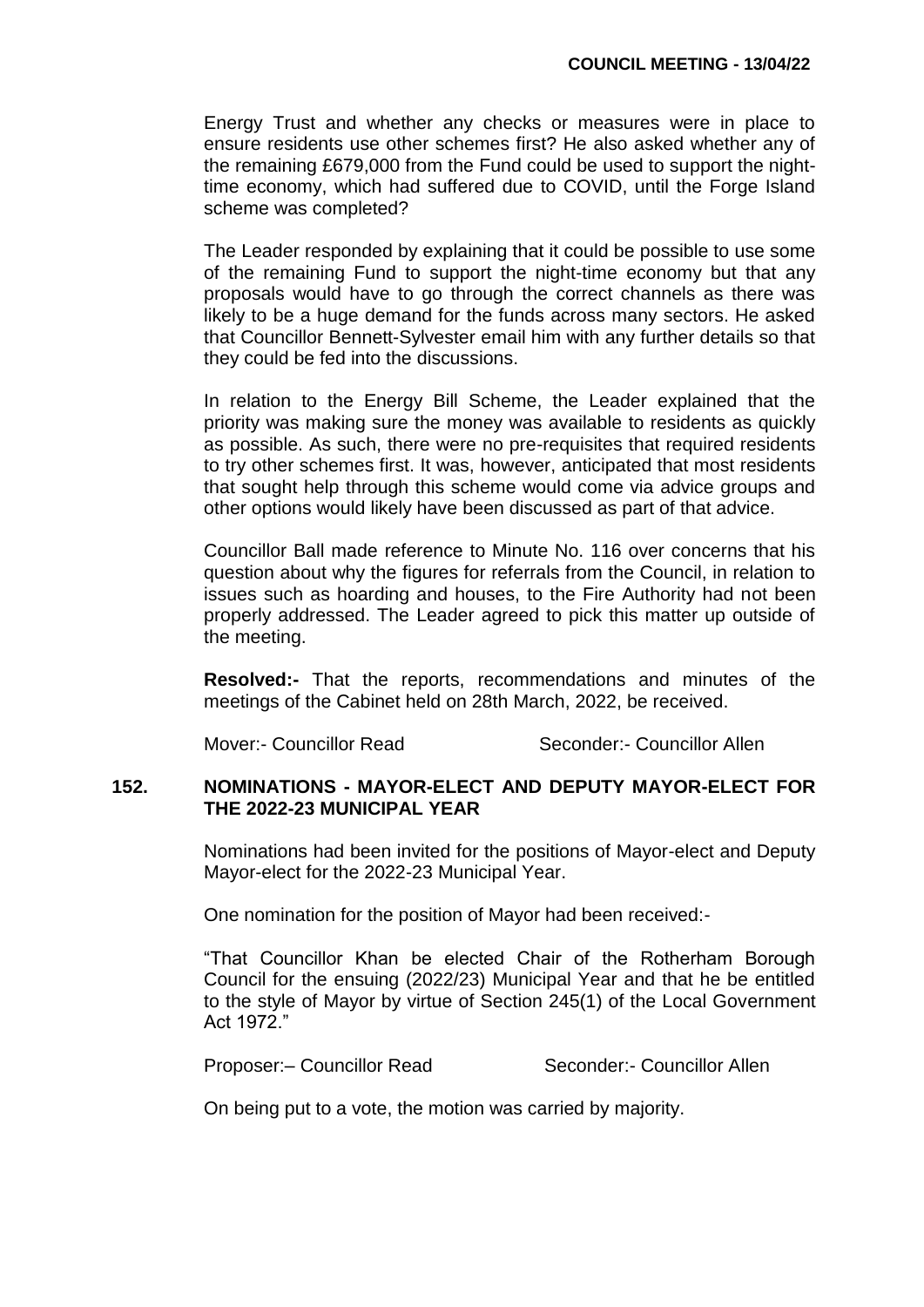Councillor Tajamal Khan was appointed Mayor-elect for the 2022-23 Municipal Year. His election as Mayor will take place at the Annual Meeting on 20th May, 2022.

One nomination for the position of Deputy Mayor-elect had been received:-

"That Councillor Taylor be elected Vice-Chair of the Rotherham Borough Council for the ensuing (2022/23) Municipal Year and that he be entitled to the style of Deputy Mayor by virtue of Section 245(1) of the Local Government Act 1972."

Proposer:- Councillor Pitchley Seconder:- Councillor Keenan

On being put to a vote, the motion was carried by majority.

Councillor Robert Taylor was appointed Deputy Mayor-elect for the 2022- 23 Municipal Year. His election as Deputy Mayor will take place at the Annual Meeting on 20th May, 2022.

## **153. NOTICE OF MOTION - SCRUTINY**

It was moved by Councillor Adam Carter and seconded by Councillor Charlotte Carter that:-

### **This Council notes:-**

- 1) The scrutiny process in Rotherham is currently chaired by Councillors from the Majority Group
- 2) That pre-scrutiny meetings happen where the press and public are unable to attend
- 3) Written scrutiny reports need to provide councillors, the press, and the public with the details needed to scrutinise decisions and policies of the Council
- 4) Council officers do important work in delivering services on behalf of the Council

## **This Council believes:-**

- 1) The scrutiny process works best when it is chaired by Opposition **Councillors**
- 2) Pre-scrutiny meetings are anti-democratic, secretive, and are a means for the Majority Group and Cabinet to avoid proper scrutiny
- 3) Written scrutiny reports lack detail, namely:
	- a) Specific, outcome-based objectives
	- b) Key Performance Indicators (KPIs), metrics and quantitative data
	- c) Evidence-based assessment of benefits made
	- d) Feedback from service users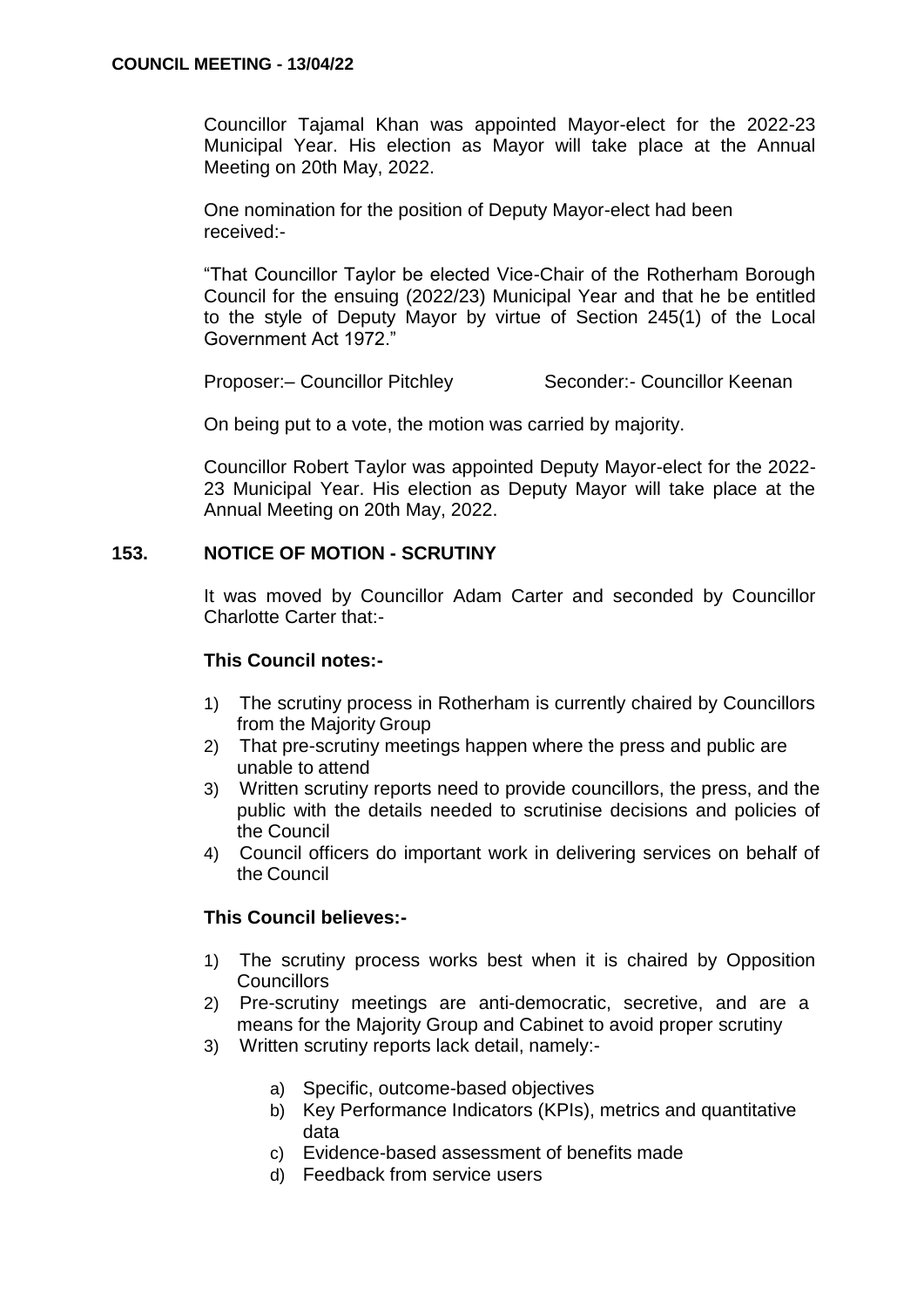- e) Measures to mitigate the impact on those with Protected Characteristics (as defined by the Equality Act 2010)
- f) Measures to tackle the Climate Emergency
- g) Benchmarking against comparator local authorities
- 4) Council officers work hard to answer questions from Councillors and appreciate the work they do in delivering services on behalf of the **Council**
- 5) Verbal presentations by officers on agenda items at Overview and Scrutiny Management Board (OSMB) and Select Commissions are often too long and reduce the time available for questions and proper scrutiny

### **Therefore, this Council resolves that:-**

- 1) Pre-scrutiny meetings are abolished
- 2) The Council's Constitution be amended within three months to:
	- a) Require the Chair of the OSMB be an Opposition Councillor
	- b) Require the Vice-Chair of OSMB to be a Majority Group Councillor
	- c) Require the Chairs of the Select Commissions be allocated to recognised Council Groups based on proportionality
	- d) Require the Vice-Chairs of the Select Commissions be allocated to recognised Council Groups based on proportionality, so that the Chair and Vice-Chair are not from the same Council Group
- 3) Opening verbal presentations by officers on agenda items discussed at OSMB and Select Commissions be no longer than five minutes in duration and include an introductory narrative, and a summary of key points
- 4) Each Council service has a plan to be carbon neutral
- 5) Each Council service produces and regularly updates Equality, Diversity, and Inclusion plans to ensure that those with Protected Characteristics are not disproportionately affected
- 6) Scrutiny reports must contain:
	- a) Specific, outcome-based objectives
	- b) KPIs, metrics and measurable data and rationale for these
	- c) Evidence-based assessment of improvements made and benefits realised by services
	- d) Feedback from service users
	- e) Assessment of measures to mitigate the impact on those with Protected Characteristics (as defined by the Equality Act 2010)
	- f) Assessment of measures to tackle the Climate Emergency
	- g) Benchmarking against comparator local authorities and rationale for why these local authorities were chosen
	- h) An analysis of value for money

Following debate, the motion was put to the vote and was declared lost.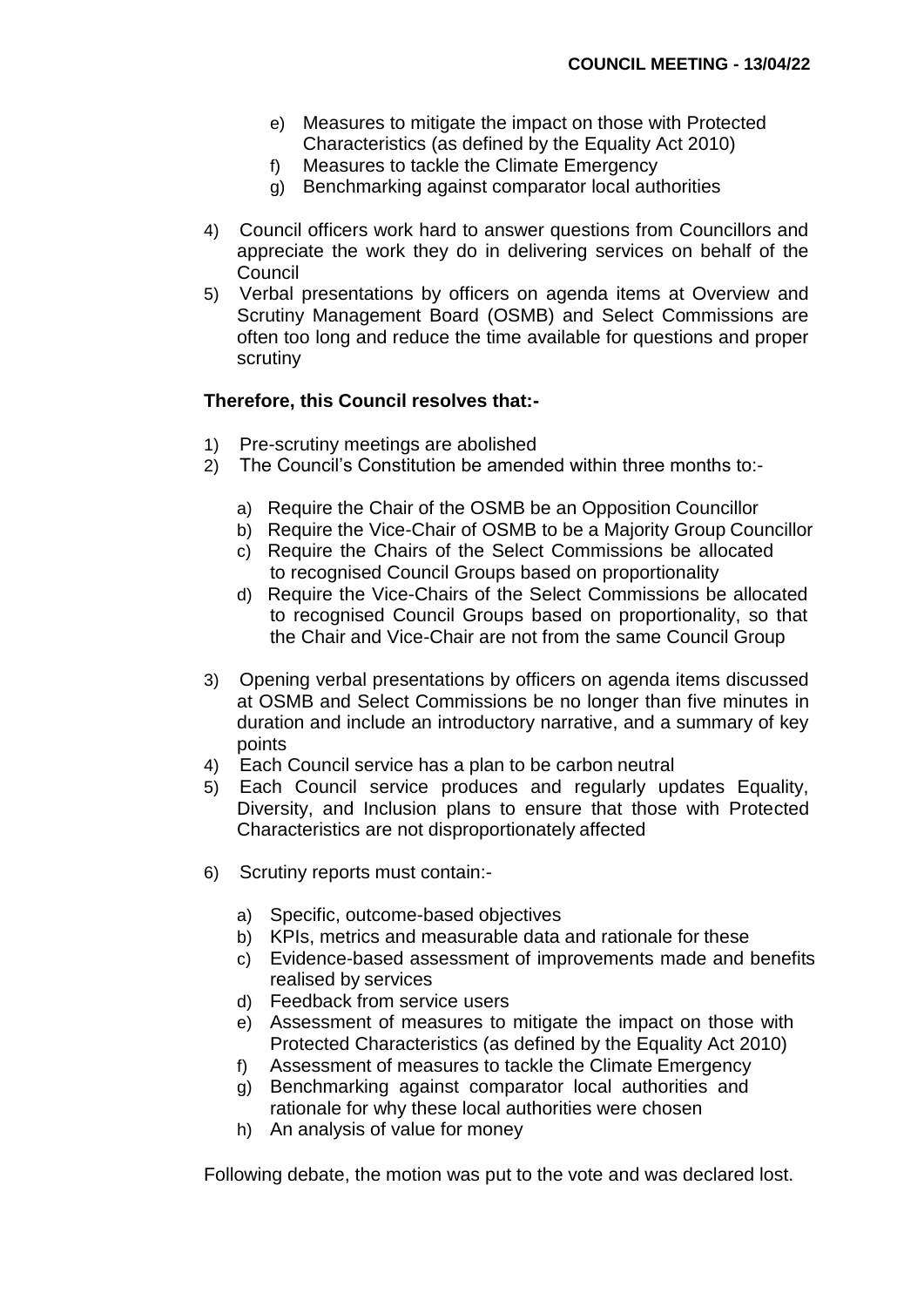## **154. NOTICE OF MOTION - ROTHERHAM STANDS WITH UKRAINE**

It was moved by Councillor Miro and seconded by Councillor Tarmey:-

*That this Council:-*

- notes with shock and horror the deeply upsetting situation in Ukraine and believes that Vladimir Putin's attack on Ukraine is an unprovoked, unjustifiable outrage and a heinous violation of international law that will have tragic consequences;
- takes a stand in complete solidarity with the Ukrainian people as they bravely resist this assault;
- notes the horrific ordeal facing many as they flee to safety and who now face a future that they could never have imagined;
- notes that for many years Rotherham has formed strong partnerships with the towns of Zabrze in Poland and Cluj-Napoca in Romania, two countries that neighbour Ukraine that have responded admirably to the humanitarian crisis that this conflict has caused;
- notes that this is not a war waged by Russian citizens but by its President and his high-ranking militaryofficials;
- notes that there are those in Russia who are standing up for what is right and making their voices heard against their own Government, and these people must be commended, and notes that due to brutal police crackdowns on freedom of speech it is dangerous to voice anti-Putin sentiments; and
- believes that the people of the Borough have a long and proud tradition of supporting, welcoming, and caring for those in need, and we should be proud of the fact we can provide a safe place in their time of need.

*This Council therefore resolves to:*

- 1. Write to the Home Secretary to offer to do what we can to house displaced Ukrainian families – making clear that we will go over and above to offer sanctuary and shelter to those that need it.
- 2. Support, promote and work in partnership with local charitable, community and religious organisations who are working to provide resources and assistance for those affected and displaced by the conflict in Ukraine.
- 3. Work with our local school community to urgently find placement for any school age children seeking refuge in Rotherham Borough.
- 4. Promote opportunities to support other organisations working on the ground in Ukraine to provide humanitarian aid and shelter – these include but are not limited to the British Red Cross, Disasters Emergency Committee, Unicef, the UN Refugee Council, and those in our partner towns in Poland and Romania.
- 5. Ask our Members of Parliament to raise with the Home Office the issues children, who don't have a passport, are currently experiencing at the UK border.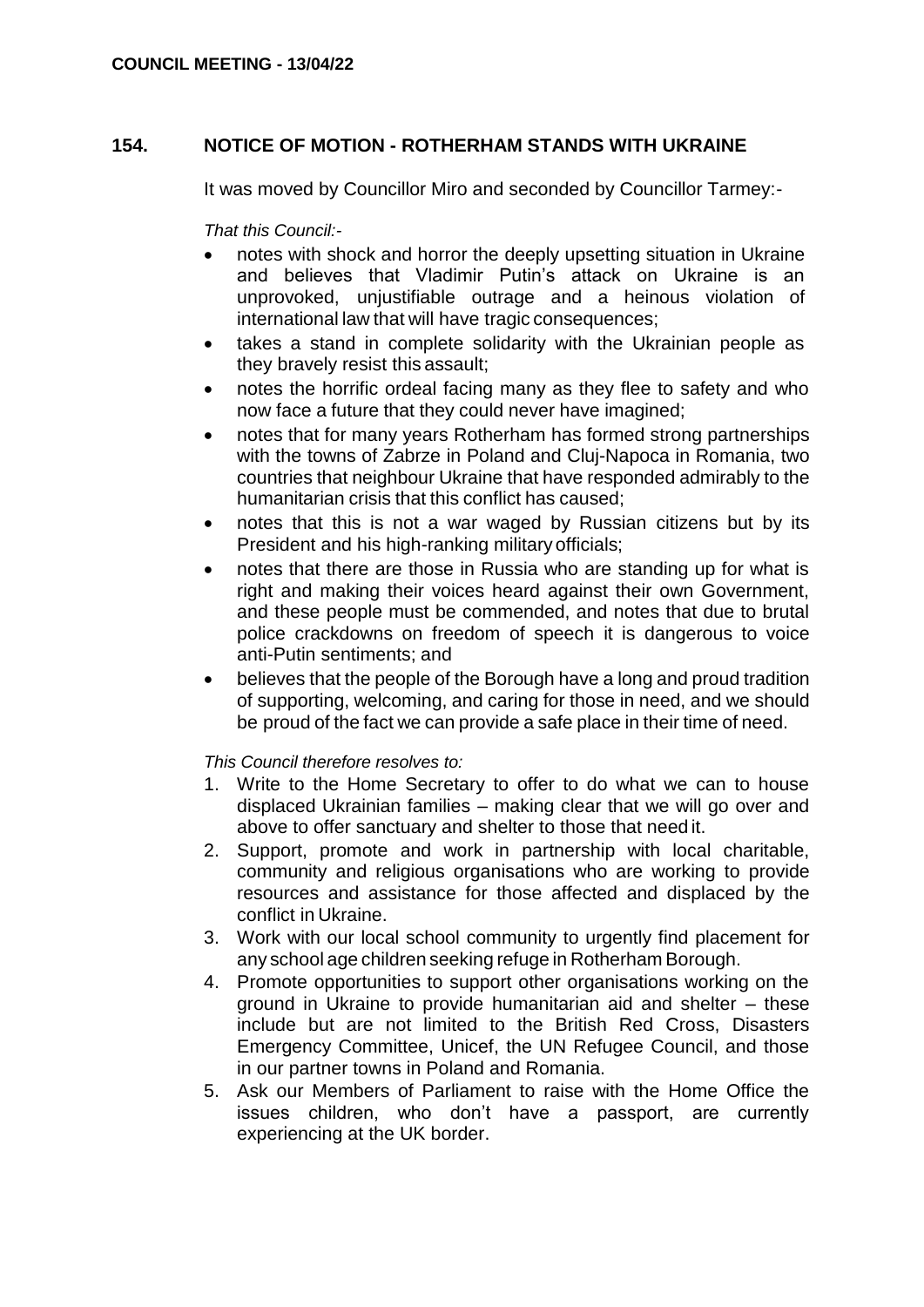This Council also recognises it has a role to play to ensure Russian political and financial interests are not promoted in any of its activities and investments.

#### *This Council therefore further resolves to:*

- 1. Immediately request a report from the South Yorkshire Pensions Authority on the investments our Council's Pension Fund currently has in Russian companies. Where these investments still exist, Council calls on the Pension Fund to make immediate arrangements to divest any shares in Russian companies.
- 2. Toreviewimmediatelyany contractual commitments theCouncil has with Russian suppliers, particularly for energy, and take steps to cease these at the earliest opportunity.
- 3. Write to the Home Office to give Rotherham Council's support to stricter sanctions on the Russian regime.

This Council also resolves to ask all Group Leaders sign a joint letter to the Prime Minister and Foreign Secretary calling on the UK Government to match words with action and;

- 1. Offer sanctuary to Ukrainian people in their hour of need without having to go through the prolonged visa application process.
- 2. End our dependence on Russian energy and fast-track the transition to renewable energy sources.
- 3. Impose the severest economic, financial, technical and cultural sanctions on the Russian state.

On being put to the vote, the motion was declared as carried by the majority.

## **155. NOTICE OF MOTION - MUNICIPAL CEMETERIES AND DIGNITY FUNERALS LTD**

It was moved by Councillor Thompson and seconded by Councillor Tinsley that:-

## **This Council notes that:-**

- Problems persist with the management of several Municipal Cemeteries and funeral services across the Borough, which are contracted out by RMBC to Dignity Funerals.
- At times poor management and lack of preparation of plots has led to funerals being cancelled at very short notice, causing significant distress to families.
- Problems with the maintenance of Municipal Cemeteries include:-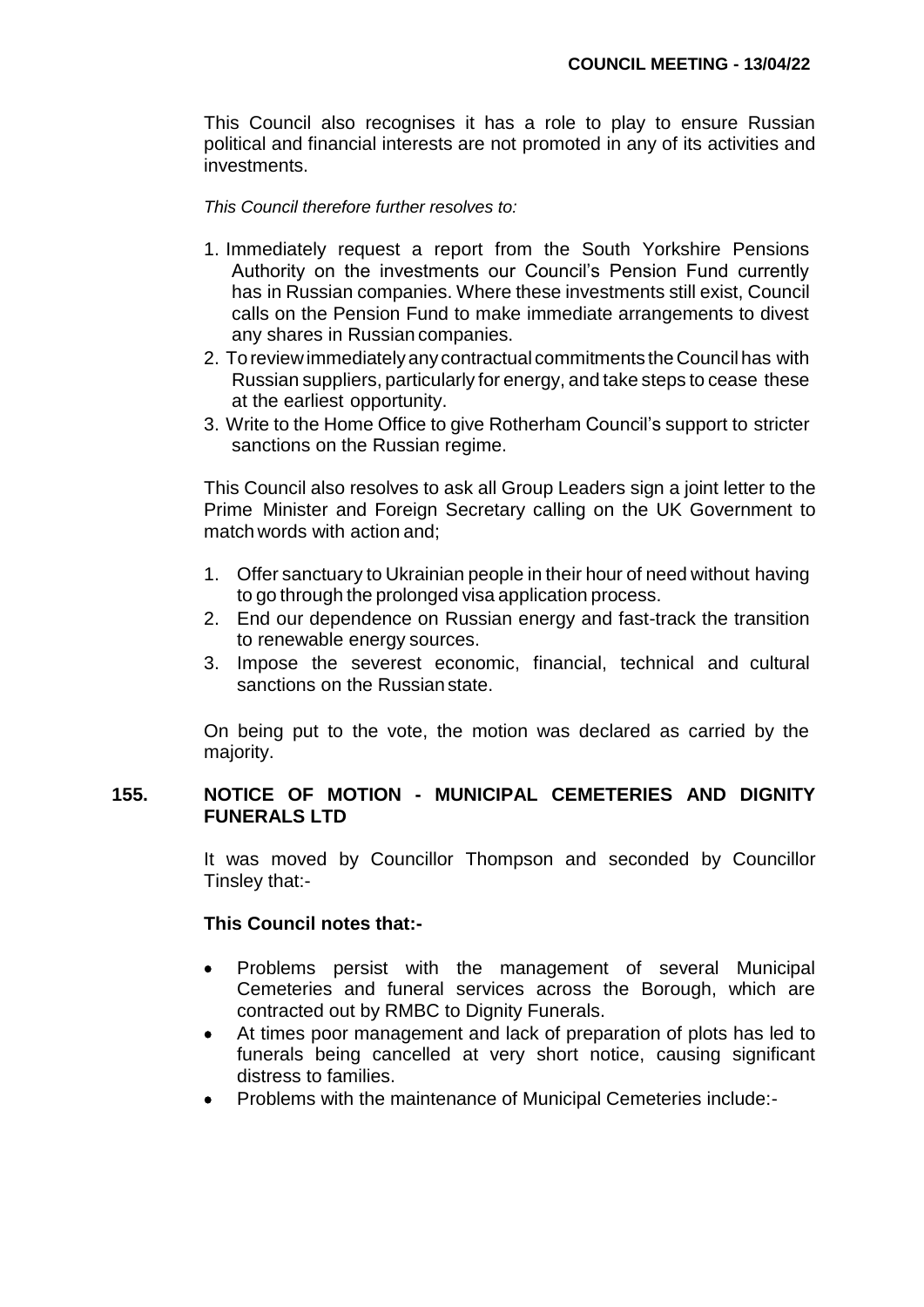- o Overgrown grass, weeds and brambles on several sites, making cemeteries look untidy, and covering graves and headstones.
- o Damage to graves, headstones and other cemetery features during cutting due to a mixture of carelessness and the sites being so overgrown that these features are not visible when vegetation is finally cut.
- o Poorly timed cutting of vegetation, for example during flowering season, which has a negative impact on wildlife.
- o Poor facilities on some sites, including lack of access to water, no bins, and few benches, which make it difficult for families to maintain gravesites and spend time in Cemeteries.
- New 'Friends of…' groups have repeatedly asked for information on what they can/can't do, as well as key points of contact, and have still not received this.
- Volunteers with these 'Friends of…' groups put in a significant amount of their own time and effort to maintain cemeteries, at times taking on responsibilities that Dignity Funerals is contractually obliged to carry out but is not doing so.
- When something goes wrong, residents say they do not have a clear complaints procedure to follow and have felt that their complaints have been dismissed, sometimes repeatedly, by Dignity Funerals.

## **Therefore, this Council resolves to:-**

- Request a detailed improvement plan and works schedule from Dignity Funerals, to be provided to RMBC within two months, and then scrutinised at the earliest opportunity and progress monitored by the Improving Places Select Commission.
- Request RMBC Bereavement Services provide 'Friends of…' groups with clear guidelines, policies, protocols, and key points of contact ideally in a short handbook – as soon as possible.
- Request RMBC and Dignity Funerals agree, implement, and publicise a clear and fair complaints procedure within three months.
- Ask the chair of OSMB to consider how scrutiny can most effectively ensure lessons are learned from the contract between RMBC and Dignity Funerals, including the original contract negotiations and contract management since then.

An amendment to the motion from the Labour Group had been received. It was moved by Councillor Alam and seconded by Councillor Hoddinott that the motion be amended as follows:-

## **This Council notes that:**

 **[Insert] The Crematoria and Memorial Group (CMG) manage several municipal cemeteries in the borough on behalf of the Council: East Herringthorpe, Cemetery and Crematorium, Greasbrough Lane Cemetery, Greasbrough Town Lane**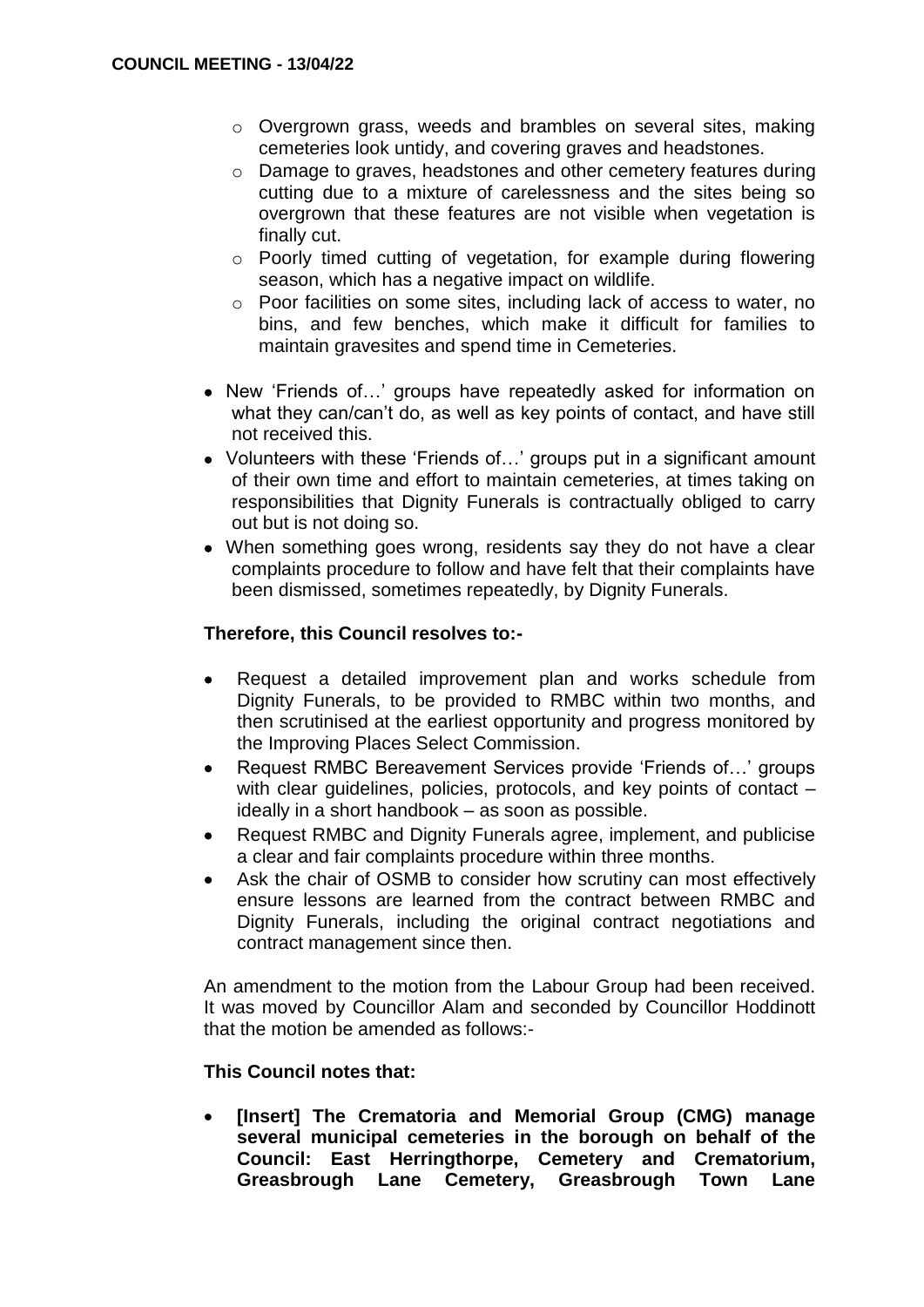**Cemetery, Haugh Road Cemetery, High Street Cemetery, Masbrough Cemetery, Moorgate Cemetery and Wath Cemetery. [to here]**

- **[Delete] Problems persist with the management of several Municipal Cemeteries and funeral services across the Borough, which are contracted out by RMBC to Dignity Funerals.**
- **[Delete] At times [Insert] There are reports of** poor management and lack of preparation of plots has led to funerals being cancelled at very short notice, causing significant distress to families.
- **[Delete] Problems with the maintenance of Municipal Cemeteries include [Insert] The maintenance is further contracted out and there are reports of**:
	- o Overgrown grass, weeds and brambles on several sites, making cemeteries look untidy, and covering graves and headstones.
	- o Damage to graves, headstones and other cemetery features during cutting due to a mixture of carelessness and the sites being so overgrown that these features are not visible when vegetation is finally cut.
	- o Poorly timed cutting of vegetation, for example during flowering season, which has a negative impact on wildlife.
	- o Poor facilities on some sites, including lack of access to water, no bins, and few benches, which make it difficult for families to maintain gravesites and spend time in Cemeteries.
- New 'Friends of…' groups have repeatedly asked for information on what they can/can't do, as well as key points of contact, and have still not received this.
- Volunteers with these 'Friends of…' groups put in a significant amount of their own time and effort to maintain cemeteries, at times taking on responsibilities that **[Insert] Crematoria and Memorial Group (CMG) [Delete] Dignity Funerals** is contractually obliged to carry out but is not doing so.
- When something goes wrong, residents say they do not have a clear complaints procedure to follow and have felt that their complaints have been dismissed, sometimes repeatedly, by **[Insert] Crematoria and Memorial Group (CMG) [Delete] Dignity Funerals**.
- **[Insert] That the Cabinet Member has led on requiring improvements in the contract from the Crematoria and Memorial Group (CMG). That has included a regular contract management process, better recognition of equality needs including longer times for short-notice burials, and improvements to the facilities at East Herringthorpe.**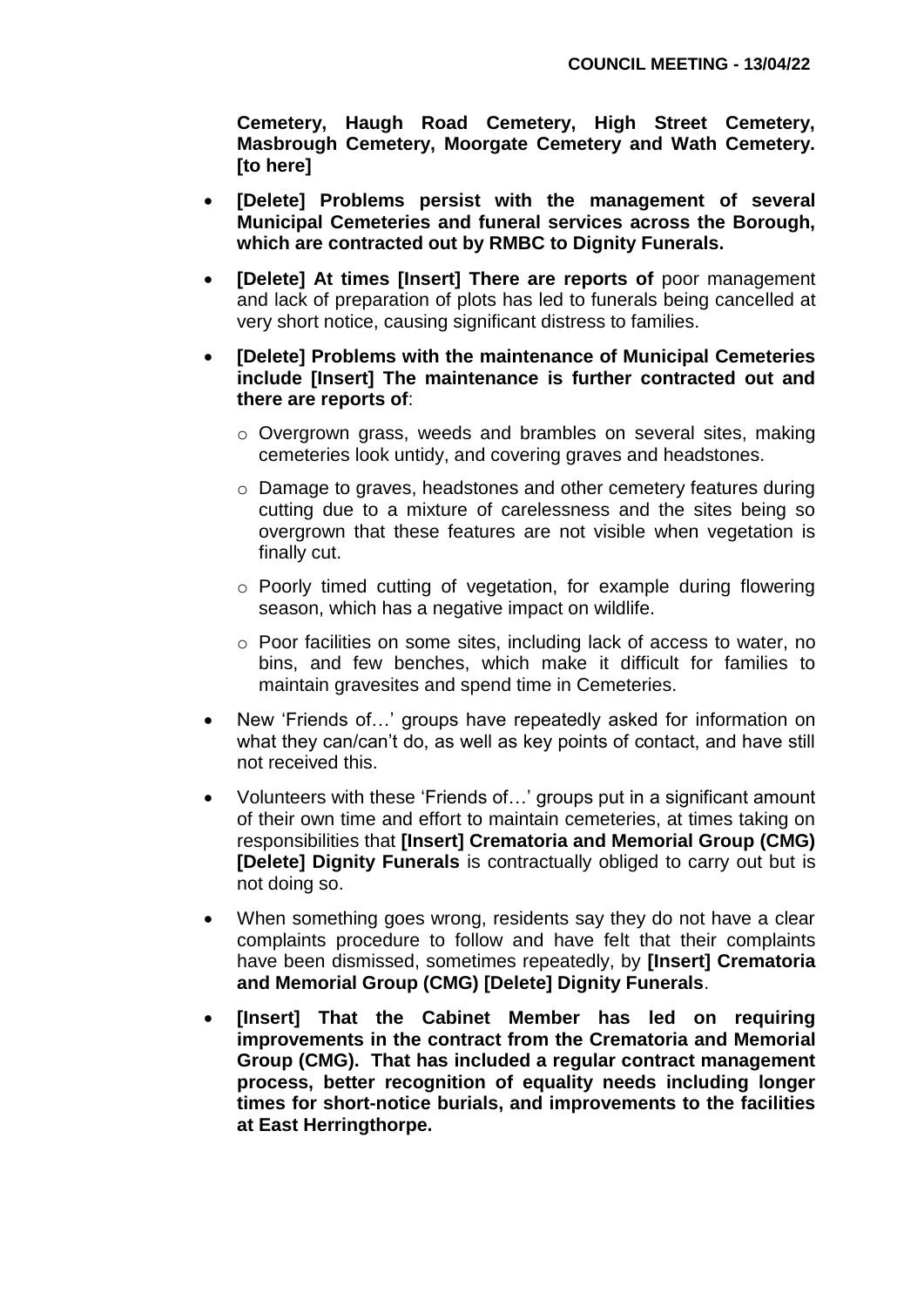- **That there have been extensive scrutiny session looking at the contract, including by Improving Places in September 2021, September 2020, February, June and December 2019, January and July 2018, site visits in 2017 and September and December 2016.**
- **There is an Performance Management Framework which identifies key areas for improvement and contract management process with the Crematoria and Memorial Group (CMG) and this goes at least annually to Scrutiny. This process has led to improvements in relation to: free child burials across all types of services, longer opening hours at the Crematorium, physical improvements to the Crematorium, and lower cost headstone maintenance. The Improving Places Select Commission may wish to look at this in more detail, noting that their last recommendation in September was for it be looked at again in 12 months**.

Therefore, this Council resolves to:

- **[Delete] Request a detailed improvement plan and works schedule from Dignity Funerals, to be provided to RMBC within two months, and then scrutinised at the earliest opportunity and progress monitored by the Improving Places Select Commission.**
- Request **[Delete] RMBC Bereavement Services [Insert] Crematoria and Memorial Group (CMG)** provide 'Friends of…' groups with clear guidelines, policies, protocols, and key points of contact – ideally in a short handbook – as soon as possible.
- Request **[Insert] Crematoria and memorial Group (CMG) publicise their complaint process at the sites, and that Councillors use the casework system for resident's concerns. [Delete] RMBC and Dignity Funerals agree, implement, and publicise a clear and fair complaints procedure within three months.**
- **[Insert] That scrutiny members on OSMB are provided with the minutes of previous scrutiny sessions with the Crematoria and Memorial Group (CMG), and that all members are invited to the next planned Improving Places scrutiny session on municipal cemeteries.**
- **[Delete] Ask the chair of OSMB to consider how scrutiny can most effectively ensure lessons are learned from the contract between RMBC and Dignity Funerals, including the original contract negotiations and contract management since then.**

The amendment was put and carried and became the substantive motion.

The substantive motion now reads:-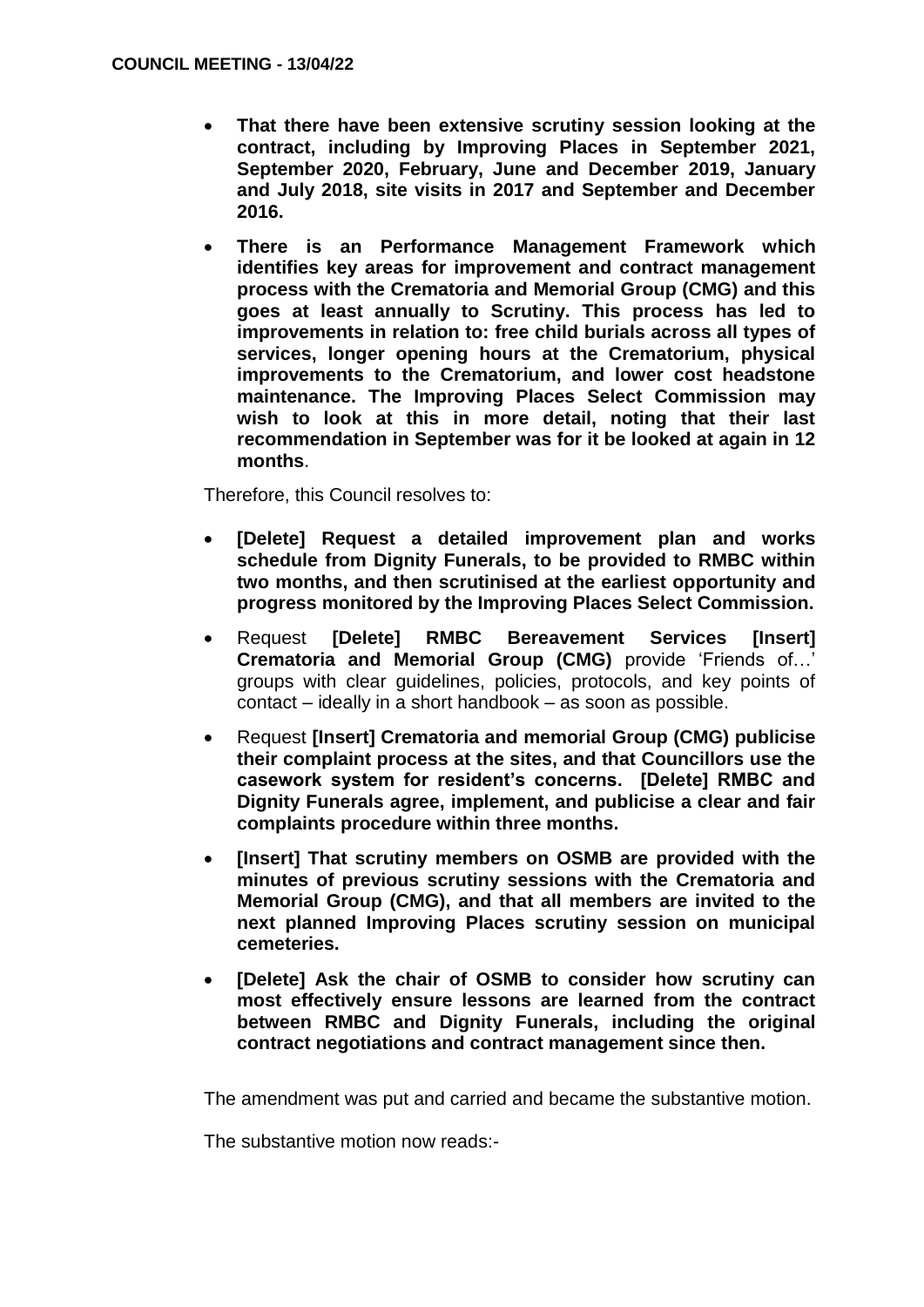### **This Council notes that:**

- The Crematoria and Memorial Group (CMG) manage several municipal cemeteries in the borough on behalf of the Council: East Herringthorpe, Cemetery and Crematorium, Greasbrough Lane Cemetery, Greasbrough Town Lane Cemetery, Haugh Road Cemetery, High Street Cemetery, Masbrough Cemetery, Moorgate Cemetery and Wath Cemetery.
- There are reports of poor management and lack of preparation of plots has led to funerals being cancelled at very short notice, causing significant distress to families.
- The maintenance is further contracted out and there are reports of:
	- o Overgrown grass, weeds and brambles on several sites, making cemeteries look untidy, and covering graves and headstones.
	- o Damage to graves, headstones and other cemetery features during cutting due to a mixture of carelessness and the sites being so overgrown that these features are not visible when vegetation is finally cut.
	- o Poorly timed cutting of vegetation, for example during flowering season, which has a negative impact on wildlife.
	- o Poor facilities on some sites, including lack of access to water, no bins, and few benches, which make it difficult for families to maintain gravesites and spend time in Cemeteries.
- New 'Friends of…' groups have repeatedly asked for information on what they can/can't do, as well as key points of contact, and have still not received this.
- Volunteers with these 'Friends of…' groups put in a significant amount of their own time and effort to maintain cemeteries, at times taking on responsibilities that Crematoria and Memorial Group (CMG) is contractually obliged to carry out but is not doing so.
- When something goes wrong, residents say they do not have a clear complaints procedure to follow and have felt that their complaints have been dismissed, sometimes repeatedly, by Crematoria and Memorial Group (CMG).
- That the Cabinet Member has led on requiring improvements in the contract from the Crematoria and Memorial Group (CMG). That has included a regular contract management process, better recognition of equality needs including longer times for short-notice burials, and improvements to the facilities at East Herringthorpe.
- That there have been extensive scrutiny sessions looking at the contract, including by Improving Places in September 2021, September 2020, February, June and December 2019, January and July 2018, site visits in 2017 and September and December 2016.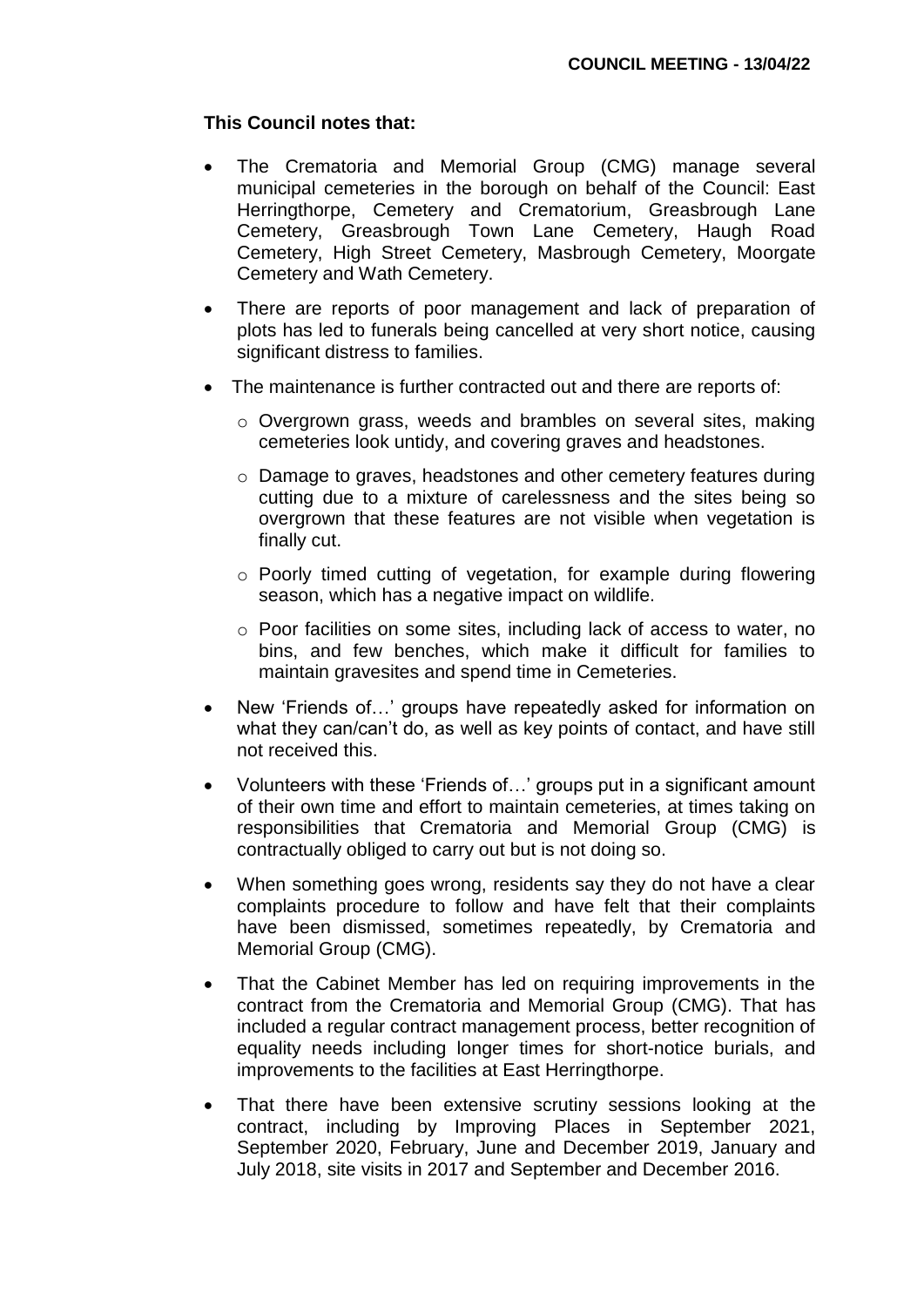There is an Performance Management Framework which identifies key areas for improvement and contract management process with the Crematoria and Memorial Group (CMG) and this goes at least annually to Scrutiny. This process has led to improvements in relation to: free child burials across all types of services, longer opening hours at the Crematorium, physical improvements to the Crematorium, and lower cost headstone maintenance. The Improving Places Select Commission may wish to look at this in more detail, noting that their last recommendation in September was for it be looked at again in 12 months.

## **Therefore, this Council resolves to:**

- Request Crematoria and Memorial Group (CMG**)** provide 'Friends of…' groups with clear guidelines, policies, protocols, and key points of contact – ideally in a short handbook – as soon as possible.
- Request that Crematoria and Memorial Group (CMG) publicise their complaint process at the sites, and that Councillors use the casework system for resident's concerns.
- That scrutiny members on OSMB are provided with the minutes of previous scrutiny sessions with the Crematoria and Memorial Group (CMG), and that all members are invited to the next planned Improving Places scrutiny session on municipal cemeteries.

On being put to the vote, the motion was declared as carried by the majority.

## **156. AUDIT COMMITTEE**

**Resolved:-** That the reports, recommendations and minutes of the meeting of the Audit Committee be adopted.

Mover:- Councillor Baker-Rodgers Seconder:- Councillor Cowen

## **157. HEALTH AND WELLBEING BOARD**

**Resolved:-** That the reports, recommendations and minutes of the meeting of the Health and Wellbeing Board be adopted.

Mover:- Councillor Roche Seconder:- Councillor Cusworth

## **158. LICENSING BOARD AND LICENSING BOARD SUB-COMMITTEE**

Councillor Bennett-Sylvester advised of a correction to the Licensing Board Committee Minutes of 25th February, 2022, as he was present at the meeting.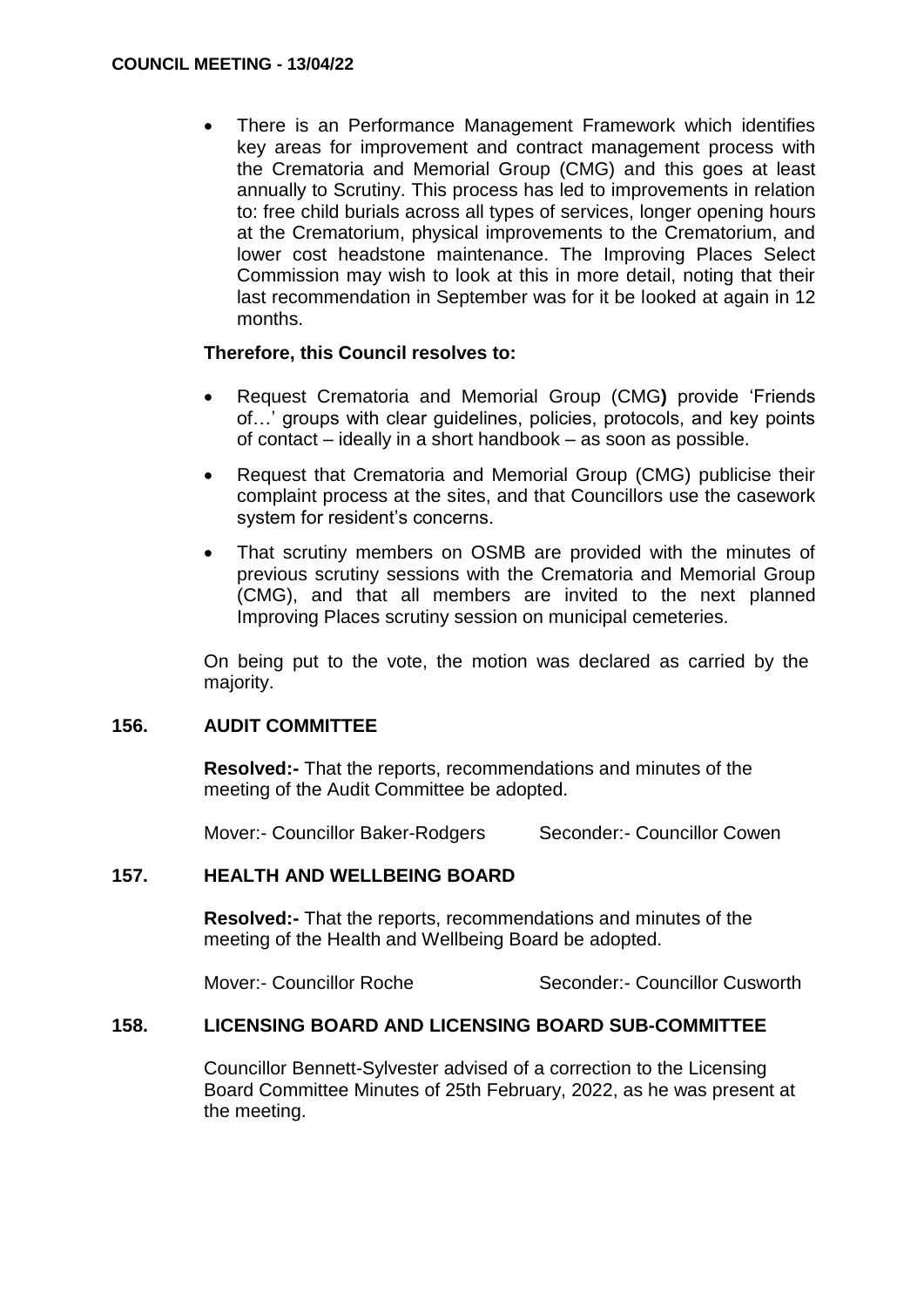**Resolved:-** That the reports, recommendations and minutes of the meeting of the Licensing Board Committee (as corrected) and Licensing Board Sub-Committee be adopted.

Mover:- Councillor Ellis Seconder:- Councillor Hughes

### **159. PLANNING BOARD**

**Resolved:-** That the reports, recommendations and minutes of the meetings of the Planning Board be adopted.

Mover:- Councillor Atkin Seconder:- Councillor Bird

## **160. STANDARDS AND ETHICS COMMITTEE**

**Resolved:-** That the reports, recommendations and minutes of the meeting of the Standards and Ethics Committee be adopted.

Mover:- Councillor McNeely Seconder:- Councillor Griffin

### **161. MEMBERS' QUESTIONS TO DESIGNATED SPOKESPERSONS**

There were no questions.

## **162. MEMBERS' QUESTIONS TO CABINET MEMBERS AND CHAIRPERSONS**

**(1) Councillor Whomersley** submitted a question asking what amendments were being made for the second Levelling Up Fund bid for Dinnington and if the Council was on track for the deadline?

As Councillor Lelliott had left the meeting at this point, a written answer would be provided.

**(2) Councillor Mills** asked how many people had signed up to become a Snow Warden last winter and how effective the service was?

Councillor Beck stated that the Council's Snow Warden service was a huge success with 572 volunteers to date. This was a significant increase on numbers in previous years which had been the result of a drive for more volunteers.

The Council's Snow Wardens were volunteers who gave their own time over and above Council services, and the aim was to support them, so it was not a matter of measuring their performance. However, Councillor Beck did believe the service has been very effective in local areas in supporting the overall response to wintry weather. Councillor Beck wanted to put on record his thanks to the large number of residents who were already signed up as Snow Wardens, for their hard work and support and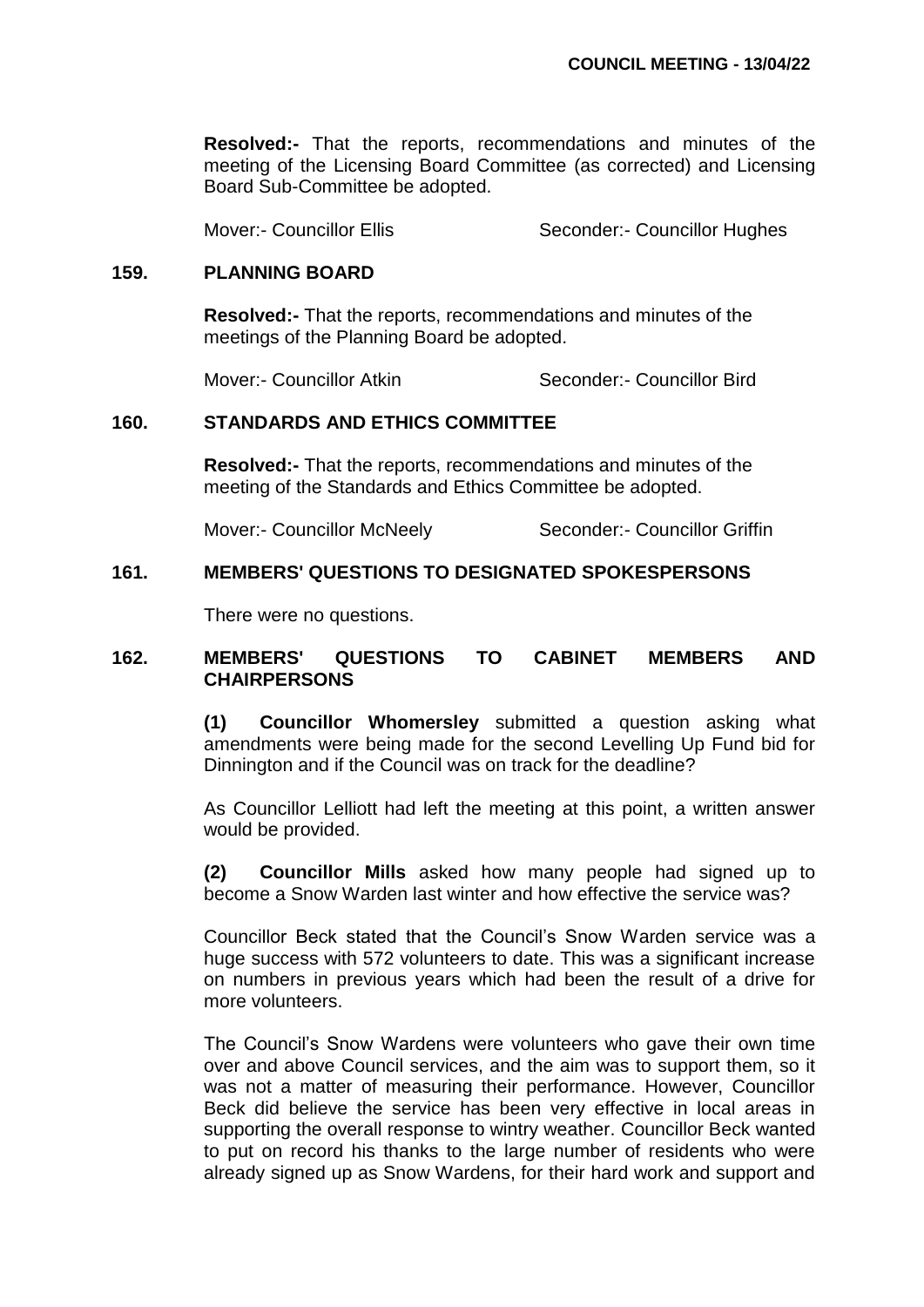he encouraged others to get involved and help their local community in the future.

In his supplementary question, Councillor Mills stated that he and other Conservative Members had applied to be Snow Wardens in November 2021 and had never received their packs. He asked if this was another failure of the Labour-run Council and how many more failures would be delivered?

Councillor Beck apologised for the failure to deliver the packs but stated that had he been made aware of the matter sooner, i.e. before Spring, he could have addressed the matter. He encouraged any Members that wanted to become Snow Wardens to email him and he would pick the matter up. The contract of the contract of the contract of the contract of the contract of the contract of the contract of the contract of the contract of the contract of the contract of the contract of the contract of the

**(3) Councillor Griffin** stated that he was of the understanding that South Yorkshire's bid for funding in relation to bus service improvements – cheaper tickets; moving to simpler ticketing; and new buses – had been rejected by the Conservative Government. He asked what the Leader expected to be the impact and consequences of that decision?

The Leader expressed huge disappointment in the fact that the bid for the South Yorkshire Bus Improvement Plan had been rejected by the Government.

This meant Rotherham would not benefit from:-

- a cap on daily and weekly fares, access to more cashless ticketing to create an easy to use system.
- $-$  it would not be able to fund the plans for a wider network of bus priority measures leaving buses continuing to be stuck in traffic and making services less reliable.
- the Borough would have fewer new bus shelters with real time information, less support for new on-demand services and no funding for free bus travel for under 18 year olds.

and all that together meant that South Yorkshire and Rotherham particularly, would continue to fall further behind other parts of the country.

It was the fundamental problem of this kind of short term competitive bidding process that the Government seemed addicted to – one place wins, another has to lose. It was what happened when politicians saw this all as some sort of political game to be played, rather than a matter of ensuring that people received the decent basic services that everyone should be entitled to.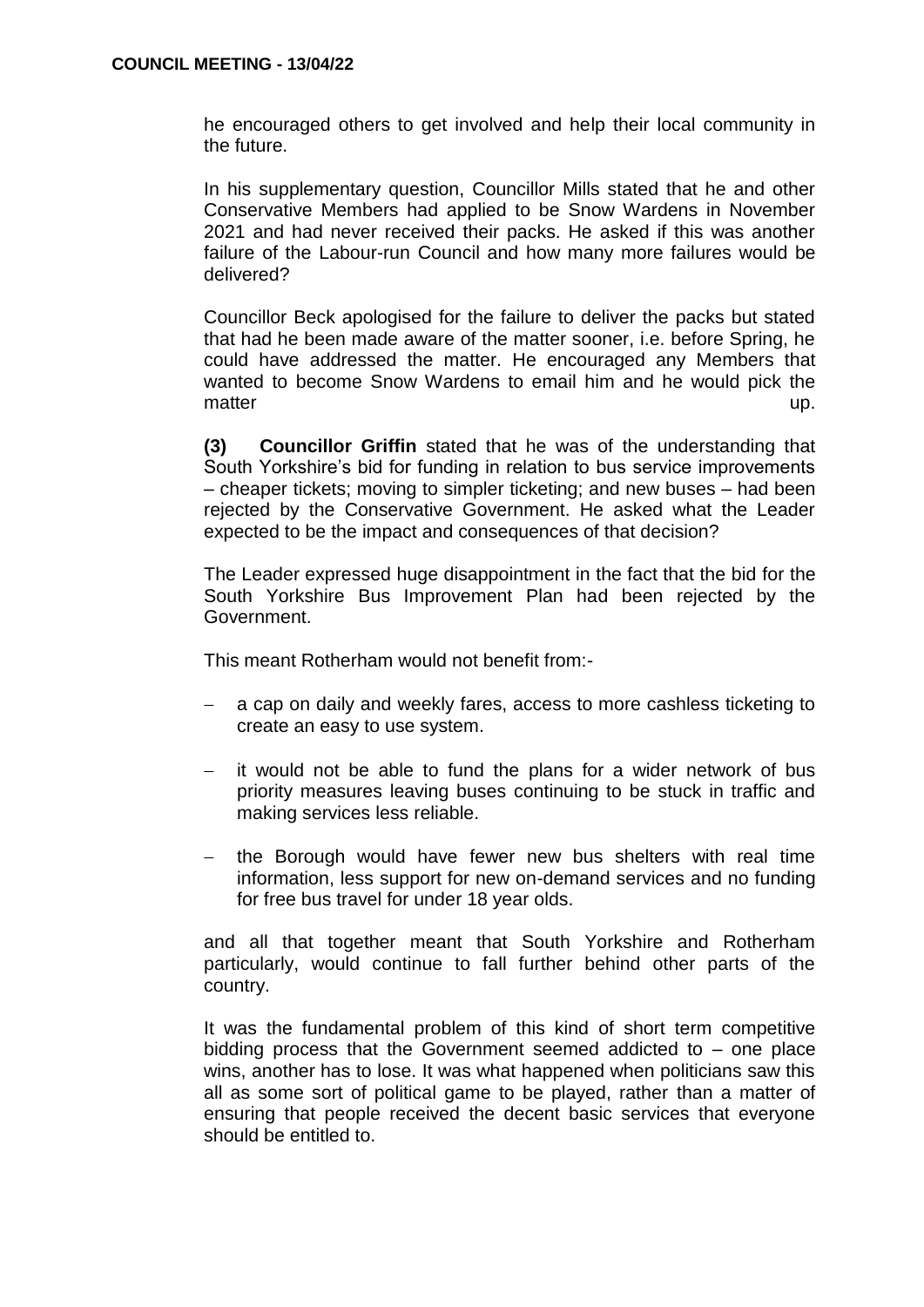In his supplementary question, Councillor Griffin asked what impact this would have on the bus franchising proposals?

The Leader explained that there would be no immediate impact on the bus franchising proposals as that work was now underway. It could be an indirect consequence of the rejected bid that franchising was now more likely but the Leader would continue to keep Members updated on any developments.

**(4) Councillor Whomersley** stated that the new solar powered bins on Dinnington High Street were overflowing and asked if there was a problem with the bins and if so, had it been fixed?

Councillor Beck understood that there have been some intermittent problems with the alerts on a small number of solar bins, which meant that they had not always been sending alerts when they should have been, and this may have affected Dinnington High Street. He explained that this problem had now been rectified, but to let him know if there were any further problems.

In his supplementary question, Councillor Whomersley stated that he had spoken to an employee who emptied the bins and it was stated by this employee that he had received no training on how to empty the new bins nor did he have access to them. It was asked whether it would be a good idea to provide the training and a key for access?

Councillor Beck explained that awareness training had been provided on how to empty the new bins, however, it was not complicated and not that different to what was used before. Councillor Beck stated that he wished to speak to Councillor Whomersley about the matter after the meeting.

**(5) Councillor Whomersley** stated that he had heard the Council was looking at the potential to bring leisure centre facilities into Dinnington and asked whether this was possible with Maltby and Aston leisure facilities in the surrounding areas?

Councillor Sheppard explained that, as part of the development of the Levelling Up Fund bid for Dinnington, and in light of representations from the local area, there had been some consideration given to the possibility of a new leisure centre. However, it was advised that there was no viable plan for any such facility at the moment.

The cost of a new leisure centre along the lines of those at St Ann's or at Aston would be around £10m in capital (Sport England, 2021) and £1.3m in revenue (based on the current contract). In addition any new leisure centre would be likely to have financial implications for the Council's current PFI contract for leisure centres.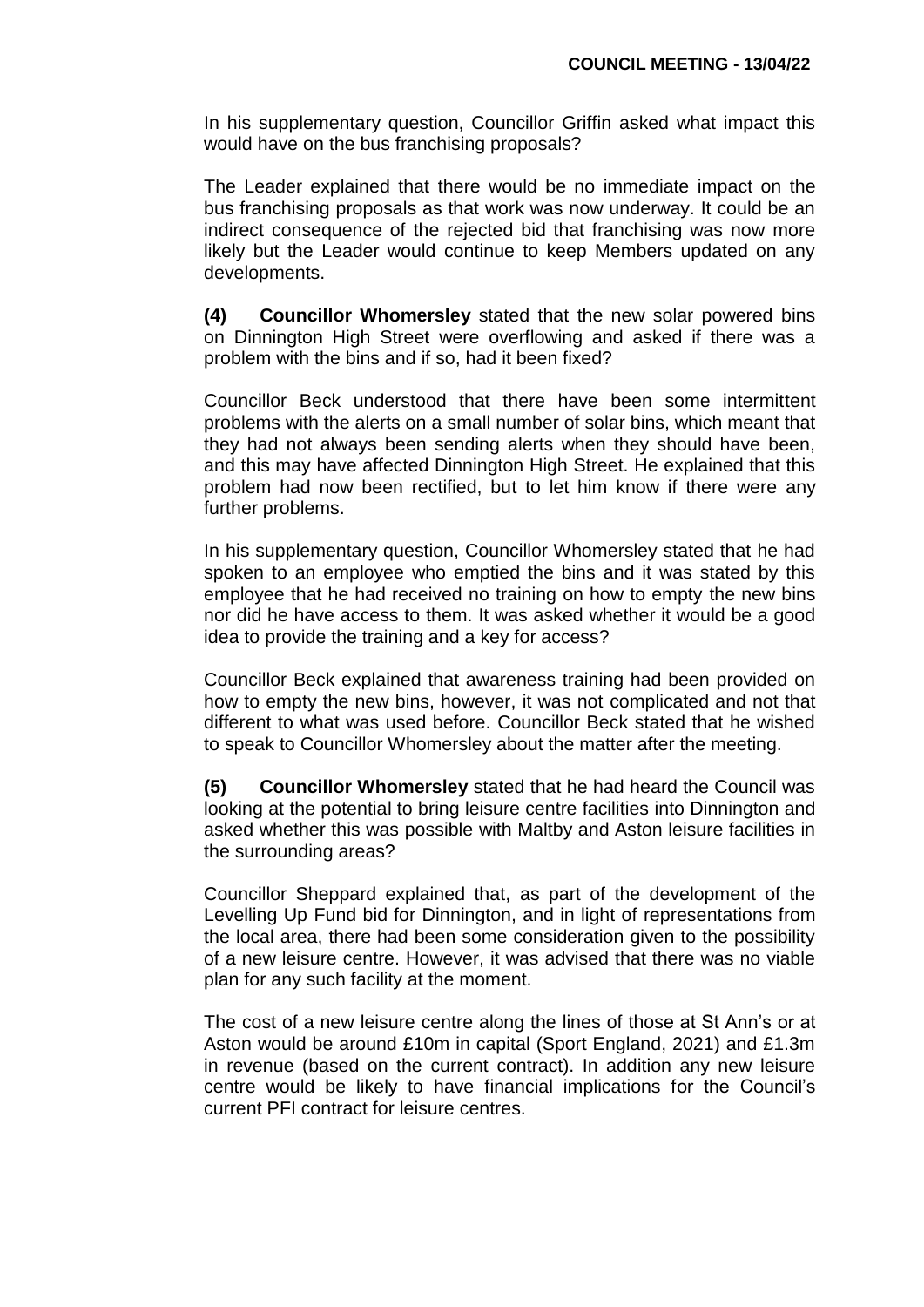Whilst it was technically possible, those costs in totality would seem to place any such development well beyond the available resources, even if Levelling Up Funds could be secured, without an overwhelming amount of long-term private sector funding.

**(6) Councillor Mills** asked whether the Cabinet Member would support reducing the speed limit outside Ravenfield Primary School to 30 miles per hour in the interests of safety?

Councillor Beck stated that there were no proposals to date to lower the speed limit on Moor Lane North, outside of the Primary School, to 30 miles per hour.

There were a number of existing measures on Moor Lane North, outside Ravenfield Primary School, that had been put in place to address road safety over the last few years including:

- 'School 20' signs, which flash up at pupil arrival and leaving times to improve awareness of school activity;
- Billy and Belinda (children shaped) bollards to highlight the presence of the school to passing motorists; and
- a Clearway Traffic Regulation Order on the School Zig-Zag lines to discourage parking directly outside the school gates.

In his supplementary question, Councillor Mills stated that the 20 miles per hour speed sign no longer worked. He questioned whether it would take the death of a child to get the speed limit reduced?

Councillor Beck confirmed he would follow up on the issue of the road sign. In terms of the speed limit, Councillor Beck confirmed that he would take Councillor Mills' question as a proposal and would discuss the matter with officers and provide feedback.

**(7) Councillor Baker-Rogers** asked that given the unprecedented rise in energy prices, what advice about and access to home energy saving measures was the Council giving to residents?

Councillor Sheppard explained that the Council offered advice to residents through the "Community Energy Rotherham" page on the Council's website and social media. This was a scheme that the current administration had introduced over the last 2 years. The service provided advice on what energy saving measures people could take, and what to do if your supplier was to become insolvent, as well as advice on debt management.

The Community Energy Team at the Council also delivered advice on a one-to-one basis to individual residents. The impact on residents of the rising energy prices was evident as demand for the service has tripled in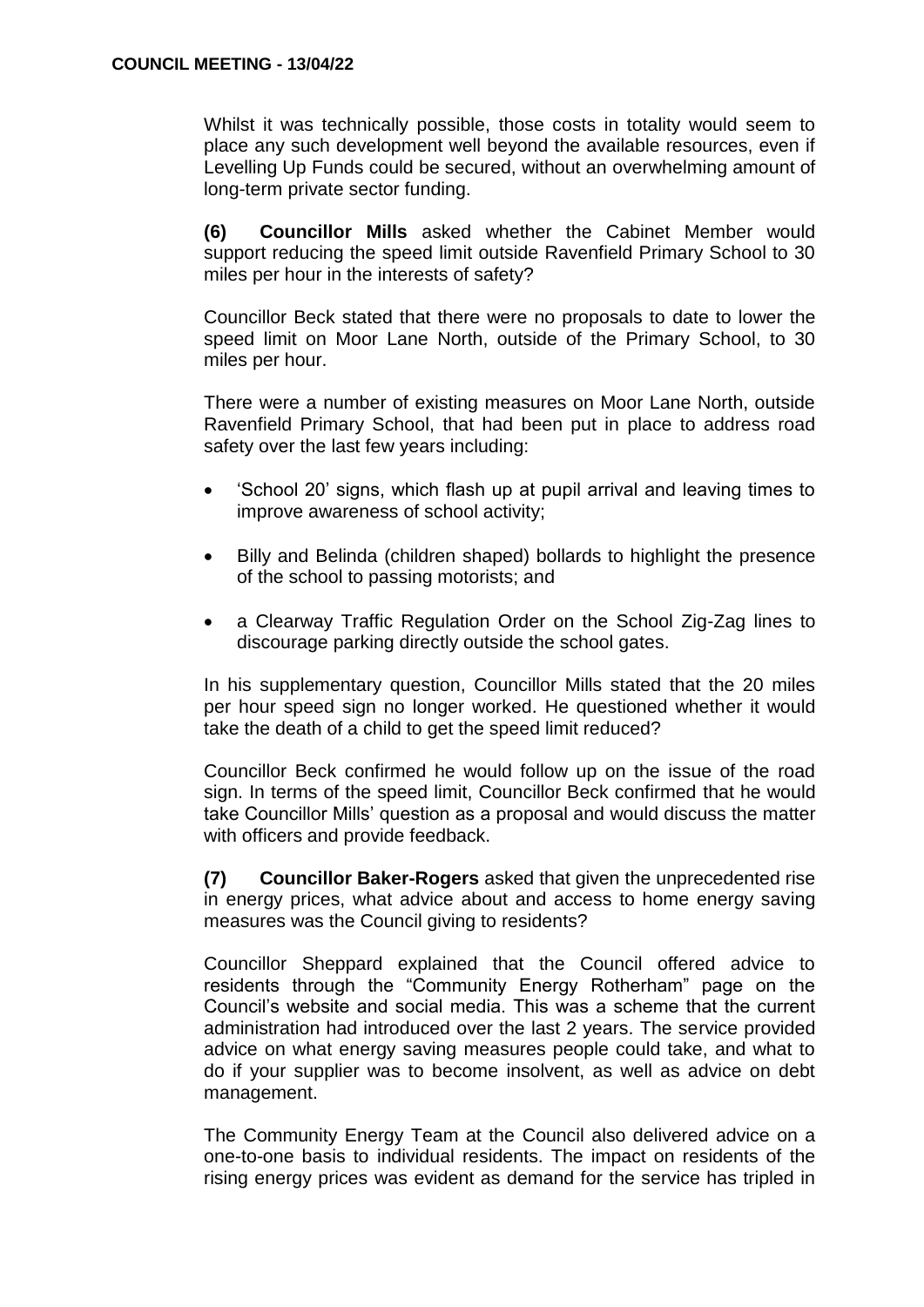the last month. Now that COVID restrictions had been removed, a programme of events was being developed to deliver Energy Saving Workshops throughout the Borough to residents. Residents would be informed through social media, the Council website and Council information portals and would be able to turn up on the day or register for one-to-one support sessions.

Additionally, advice had also been sent out to Members through the Ward update. A useful information leaflet had also been distributed a month prior to the meeting which signposted residents that were struggling with energy costs and other costs to relevant help.

In terms of energy prices, the best advice the Council could offer was for residents to remain on the standard rate and be protected by the Price Cap as this was currently the cheapest available option, although it was expected that the price cap would increase again in October 2022. It was expected that many more residents would struggle with the choice between eating and heating in Winter 2022 and the Council would continue to do what it could to help.

**(8) Councillor Mills** explained that the Council had received £10,000 to install a zebra crossing on Flash Lane, however, the residents of Bramley were yet to see the money or the zebra crossing. Councillor Mills asked where it was?

Councillor Beck explained that the funding contribution received by the Council for Flash Lane dating back to a 2005 planning agreement related to the provision of improved pedestrian crossing facilities, and did not specifically require the provision of a zebra crossing.

In 2011, the monies received were invested in the installation of 2 pedestrian tactile drop crossing points and conversion of grass verge to hard surfacing adjacent to the playground.

In his supplementary question, Councillor Mills stated that Bramley Parish Council and residents were under the impression that a zebra crossing was going to be installed. Given that it was over 15 years since the planning agreement, could the residents have the zebra crossing?

Councillor Beck reiterated that the money had been spent for its intended purpose. In terms of any additional road safety measures, such as a zebra crossing, proposals could be made through the Road Safety Programme and details on how to do this would be circulated to Members in the coming weeks.

**(9) Councillor Bennett-Sylvester** asked what was happening to celebrate the 600<sup>th</sup> birth anniversary of Archbishop Thomas Rotherham in 2023?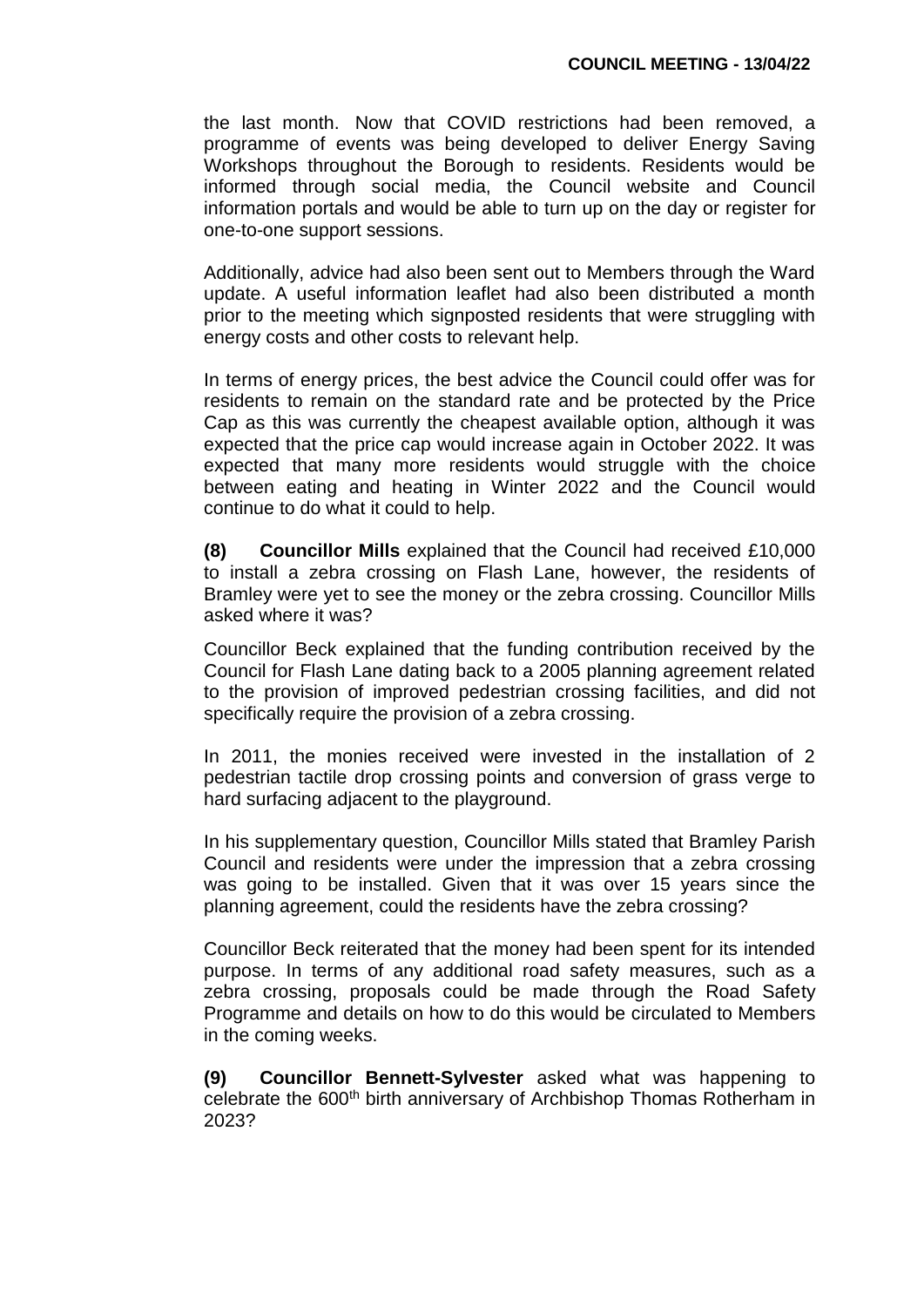Councillor Sheppard explained that to celebrate the anniversary, Rotherham Council's Museum, Arts and Heritage Service would research the Rotherham Archives and Museum Collections for items related to the Archbishop Thomas Rotherham and create a digital programme and small exhibition at Clifton Park Museum with items from the collection. As with all events, local school children would be invited to attend and learn more about their town.

In his supplementary, Councillor Bennett-Sylvester stated that this was a story that needed telling loudly and proudly and that the celebrations needed to be promoted.

Councillor Sheppard agreed that local history needed to be celebrated and passed onto future generations so he would make sure plans were progressing.

**(10) Councillor Hoddinott** asked, with the good news that HS2 would no longer cut through parts of Rotherham, was it known when the Government would finally end the project and remove safeguarding from properties?

Councillor Beck explained that the answer to the question was, shamefully, no; it was not known when the Government would finally end the HS2 project and finally relieve Rotherham's residents of the blight inflicted on their properties and on their lives.

The position in the Government's Integrated Rail Plan was that the route would remain safeguarded until, at earliest, the review of rail connectivity between Sheffield and Leeds was complete. There was no timescale yet set for this.

The Leader had written to the Government highlighting the continuing blight resulting from the safeguarding and to seek clarity of timescales for the withdrawal of that safeguarding of the HS2 alignment.

Councillor Beck explained that many residents in his Ward of Wales were impacted by this issue with people having no certainty over their future and not being able to get on with their lives. He reiterated the Leader's statements to Government that this must end soon.

In her supplementary, Councillor Hoddinott expressed concern at the lack of any progress and asked for confirmation that the Council would continue to press for the removal of the safeguarding?

Councillor Beck confirmed that they absolutely would and that they would not drop the issue because it was in the interests of Rotherham Residents. The Council had also submitted formal representations to the Transport Committee in Parliament, outlining the impact the safeguarding of the properties was having in Rotherham.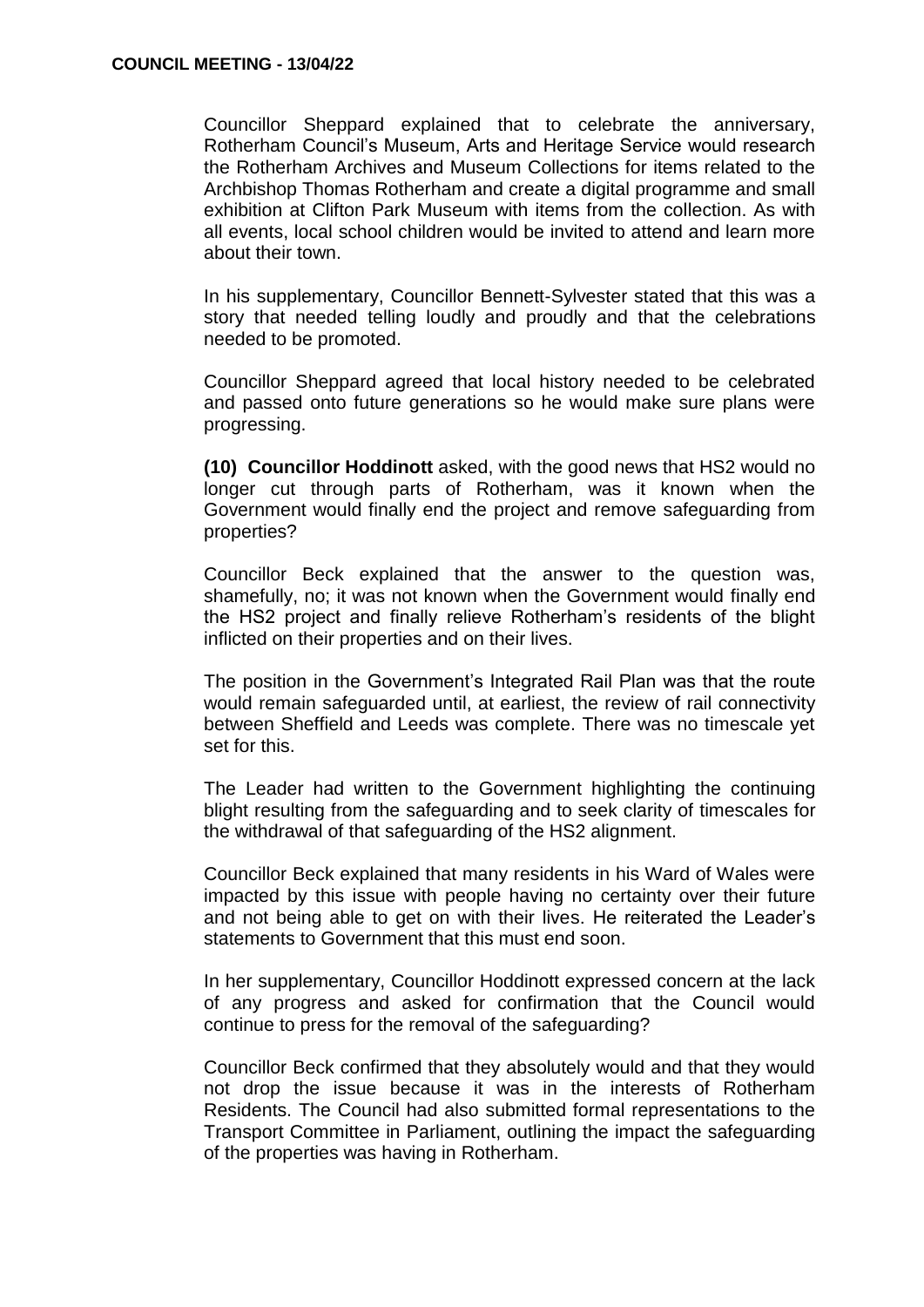**(11) Councillor Thompson** asked what the actual figure of CSE victims in Rotherham was since 2017?

Councillor Cusworth stated that since the beginning of 2017 to 8th April, 2022, there had been 584 individual children and young people that CYPS had worked with where it was believed that there was a risk of CSE.

This did not of course mean that all of those children had been abused, and certainly not that they had made a disclosure.

To give a little further context, nearly half of those children were regarded as being at "low" risk, with 78 considered at "high risk".

Of course, there might also be children who did not come into contact with services.

As Members would be aware, the Council would continue to regularly publish the number of children being supported through the Evolve Service as part of the Council Plan performance reports, so Members would have easy access to that information.

In her supplementary question, Councillor Thompson explained that she had now been given 3 different responses to the same question and whilst she understood the difficulties in recording the number of victims accurately, it was not acceptable to have unreliable data in 2022. She asked what was going to be done to sort that out?

Councillor Cusworth stated that she did not believe that the data was unreliable. Some young people were subject to more than one risk assessment which could confuse figures. The figures were the most upto-date available.

**(12) Councillor Thompson** asked where the up-to-date CSE action plan, that had been aligned to the recommendations from the Jay and Casey reports, was and could access to it be provided?

Councillor Cusworth explained that when the Council discussed the Conservative groups motion at Council in November, the Council asked the Independent Chair of the Safeguarding Board to review the Partnership's Strategy to Tackle and Prevent Child Exploitation. That strategy, supported by an operational action plan, was the relevant document in terms of responding to CSE in Rotherham. It was the responsibility of the multi-agency Child Exploitation Delivery Group. The strategy could be found on their website.

Those documents were not a direct response to the recommendations of the Jay and Casey reports, which were of course the subject of the Council's Intervention and Improvement Plan over a number of years. More information about that work was still available on the Council's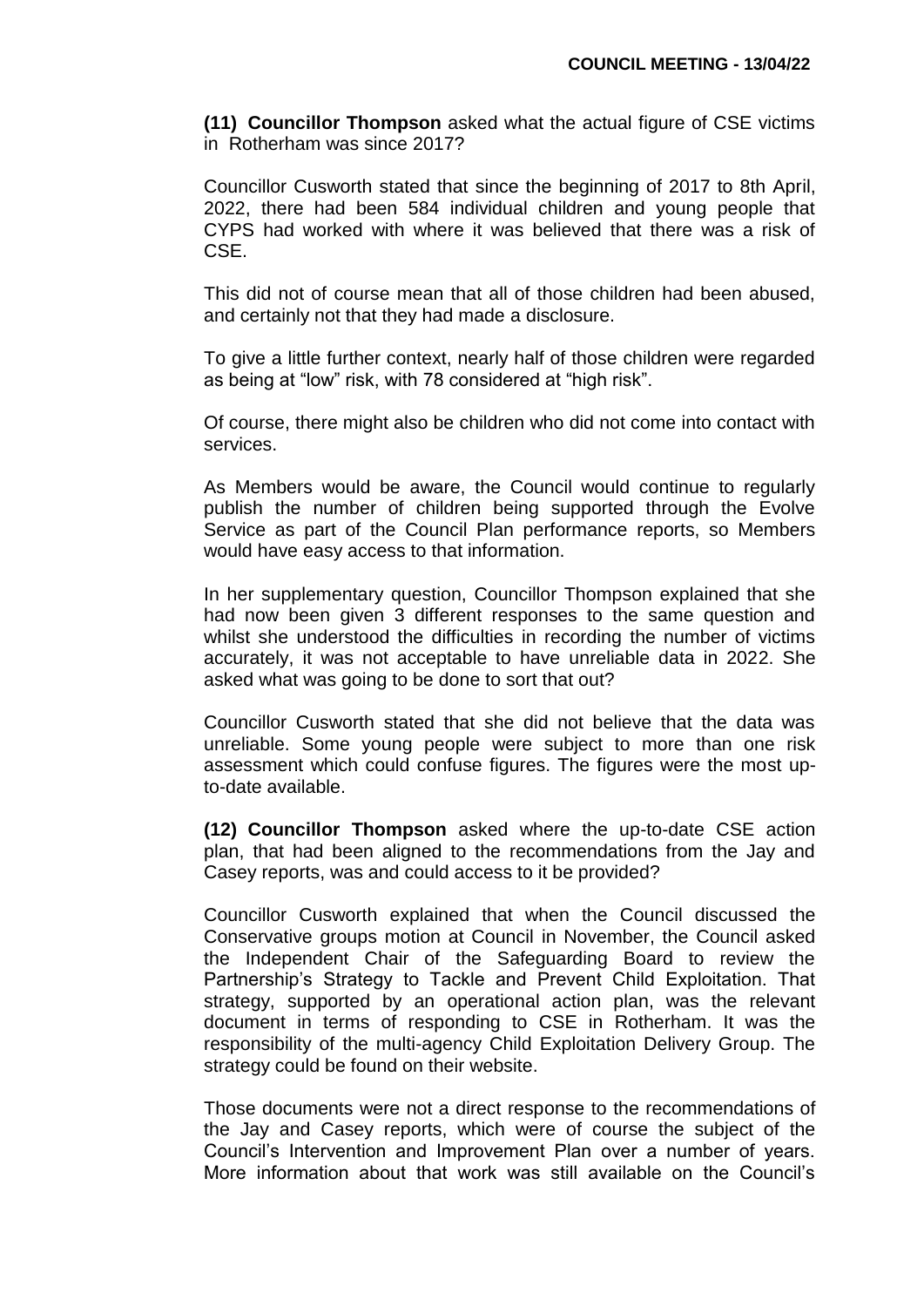website.

The first part of the review that was asked for had been conducted by the independent reviewers and had provided substantial assurance, and the second part, reviewing the Strategy, was now underway. Once that review was complete in the next few weeks Councillor Cusworth suggested that the documents be referred to Members for formal consideration through Scrutiny, if that was what Members would wish.

In her supplementary, Councillor Thompson stated that some of the problems identified by Professor Jay within South Yorkshire Police were still problems today as shown by the IOPC report and SYP's own strategic profile. Without proper assurance, it could not be guaranteed that the problems identified by Professor Jay within the Council had not either continued or re-emerged. Referring back to the motion from November Council, Councillor Thompson claimed that the Council had stated there were no problems and that it was a whitewash. Referring back to her original question, she asked where the up-to-date CSE plan was as it was showing an incomplete online?

Councillor Cusworth explained that substantial assurances had been given by the independent review in stage one of the report. When the Commissioner's left Rotherham they were confident that the actions taken had led to the required improvements across Children and Young People's Services and Scrutiny etc. Councillor Cusworth reiterated that Scrutiny was the best route for the plan to be accessed as it was a working document.

**(13) Councillor Bennett-Sylvester** asked what measures were in place to ensure tenants with furnished tenancies had their furnishings regularly replaced?

Councillor Brookes explained the process involved with furnished tenancies. Once a tenant requested a furnished package, an officer would arrange to visit the tenant within the first 2 to 3 weeks of the start of the tenancy to discuss their furnished homes package and complete an inventory check.

Each year, around the 12 months anniversary of the tenancy start date, the Furnished Homes Team visited the tenant to discuss the package, check the items and replace items where necessary.

However, tenants could contact the Furnished Homes Team at any point during their tenancy by email at rotherhamfurnishedhomes@rotherham.gov.uk or telephone 01709 382121.

In his supplementary, Councillor Bennett-Sylvester stated that some residents, particularly elderly and vulnerable residents, were not getting the required updates and he was concerned that some were slipping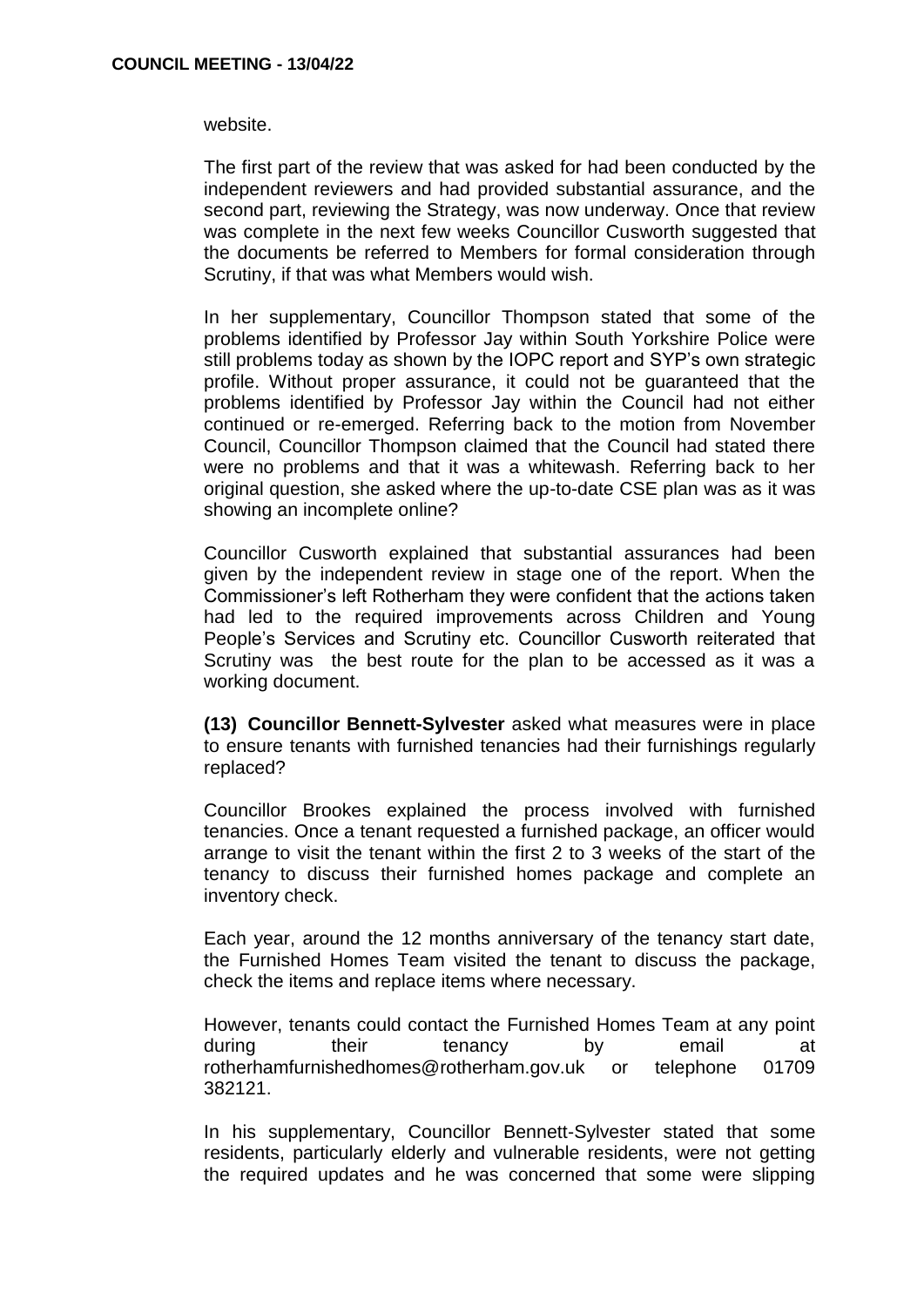through the net. Councillor Bennett-Sylvester asked if could discuss the matter further with the Cabinet Member outside of the meeting?

Councillor Brookes stated that she would be happy to take the matter forward outside of the meeting.

**(14) Councillor Bennett-Sylvester** asked what was the total collective amount paid in charges for Rothercare on top of their rents by Council tenants who had not been in receipt of the Rothercare Service in the 2021/22 financial year?

Councillor Roche explained that the Council allocated a number of council homes as 'Rothercare properties', where the rent included provision of Rothercare, at a cost of £3.10 a week, whether residents chose to use it or not. It was a similar principle to the Neighbourhood Centres connected to many of the Council's bungalow complexes.

Most of the tenants received help through Housing Benefit or Universal Credit that, therefore, covered some or all of the cost of the Service. There were 8,228 properties in Rotherham that had Rothercare equipment installed but only 1,360 paid the full cost. The Council did not collate the details of those tenants not choosing to participate in the Rothercare Service. Councillor Roche could not, therefore, tell Councillor Bennett-Sylvester how many properties were not using it, or any associated financial information.

In his supplementary, Councillor Bennett-Sylvester expressed concern that the answer was not known. He asked whether it would be a good idea to plan forward and find out how many people were using the Service in order to be prepared for an increase in demand for what was a very good Service?

Councillor Roche responded to the acknowledgement that it was a good Service by informing that it had dealt with 348,000 separate calls. There were plans to move the Service away from landlines and Councillor Roche agreed to discuss with the Strategic Director whether it would be possible to write out to all of the concerned properties to ascertain whether or not the Service was being used.

**(15) Councillor Elliott** noted that there was a public consultation on the proposed cycle lane on Main Street and Westgate and asked whether the Cabinet Member would guarantee that the results of the consultation would be acted upon and not ignored?

Councillor Beck responded by stating that he was happy to confirm that the results of the consultation would be fully considered in informing how or if the scheme was progressed. He encouraged everyone to participate in the consultation which would close on 24th April.

In his supplementary question, Councillor Elliott stated that the proposal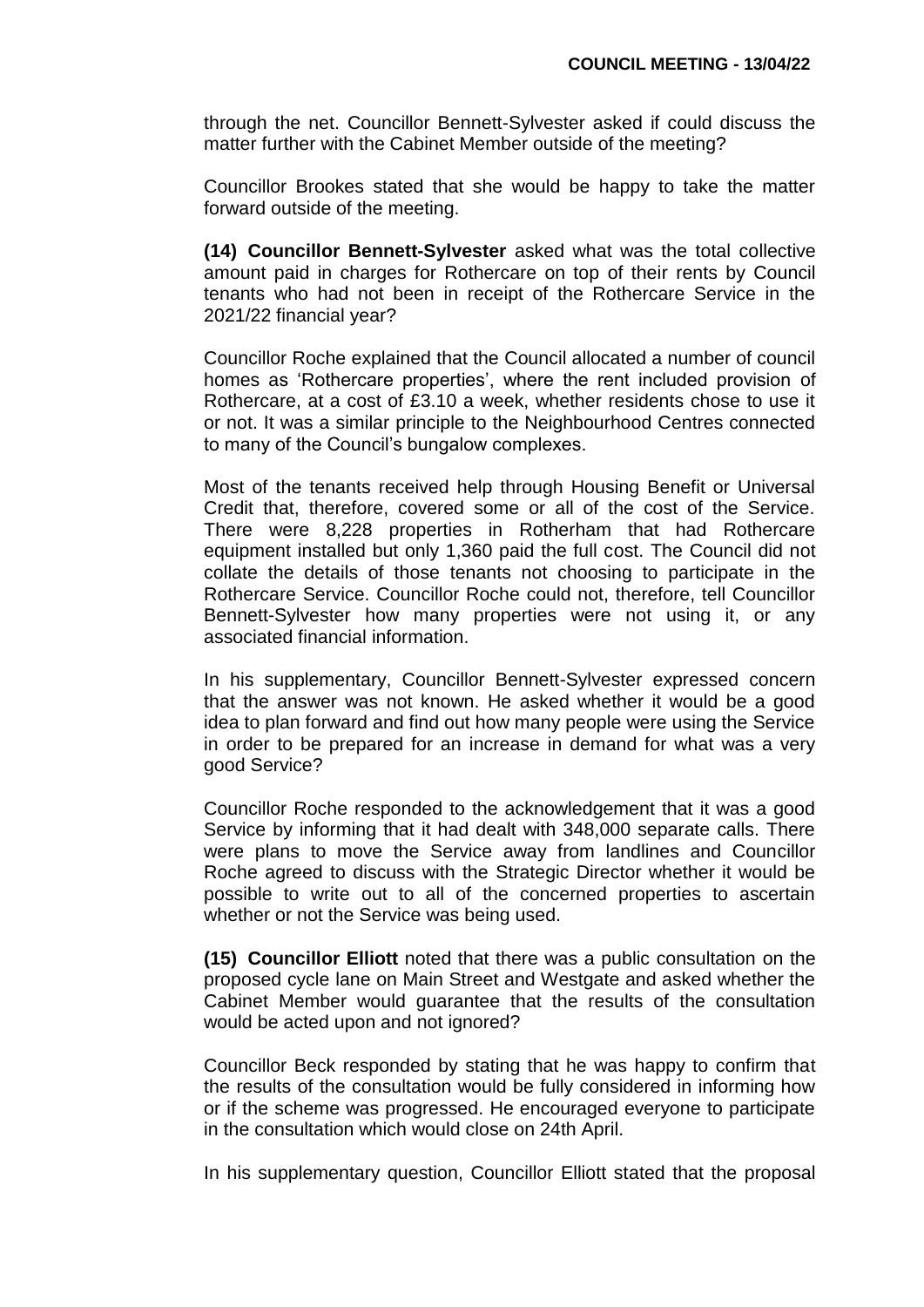was so wrong in many aspects: it was a major reconfiguration of a junction that had recently been done; it would make access into Rotherham Town Centre even more difficult at a time when it was already struggling and make Westgate a back water for what, a couple of cyclists a day? He stated that public opinion was very much against the scheme and that there were many off-road options available to cyclists and money could be invested in those rather than wasting the money on this scheme. Councillor Elliott asked Councillor Beck if he would do the right thing and scrap the scheme in its entirety?

Councillor Beck reiterated that all of the responses from the consultation would be taken into account when making a decision on how to progress.

**(16) Councillor Tinsley** explained that with the sudden closure of Queens Corner Medical Centre, over 1,000 patients found themselves without a doctor in Maltby and asked what support was being given to assist patients in finding another local doctor?

Councillor Roche explained that this was an important matter for the Rotherham Clinical Commissioning Group and that he was aware that the concerns had been raised directly to them. This was a matter for the CCG to resolve and resolve as soon as possible. Councillor Roche had been informed by the CCG that they had contacted all patients in order to find a new practice. More information on the support that was being provided had been requested.

In his supplementary question, Councillor Tinsley asked if communication between the Council and the CCG could be improved?

Councillor Roche explained that this was a matter for the CCG but confirmed that the CCG informed him that all patients had been written to and advised on how to register with an alternative practice – there were 3 in Maltby, Manor Field Surgery, Braithwell Road Surgery and Blyth Road Medical Centre, although some patients who lived further afield may find more local practices through the nhs.uk website.

Patients had been advised about how they could access any urgent medication requirements via NHS 111 while their registration with a new practice was completed.

Councillor Roche also explained that the reason for such closures was due to a national shortage of GPs and he expressed concerns over the possible privatisation of the NHS.

**(17) Councillor Tinsley** explained that residents on Strauss Crescent, Maltby, had been served with enforcement letters because waste had been flytipped onto vacant land that once had garages on it. He asked whether the Council would work with residents to clear the land rather than seek to serve enforcement letters?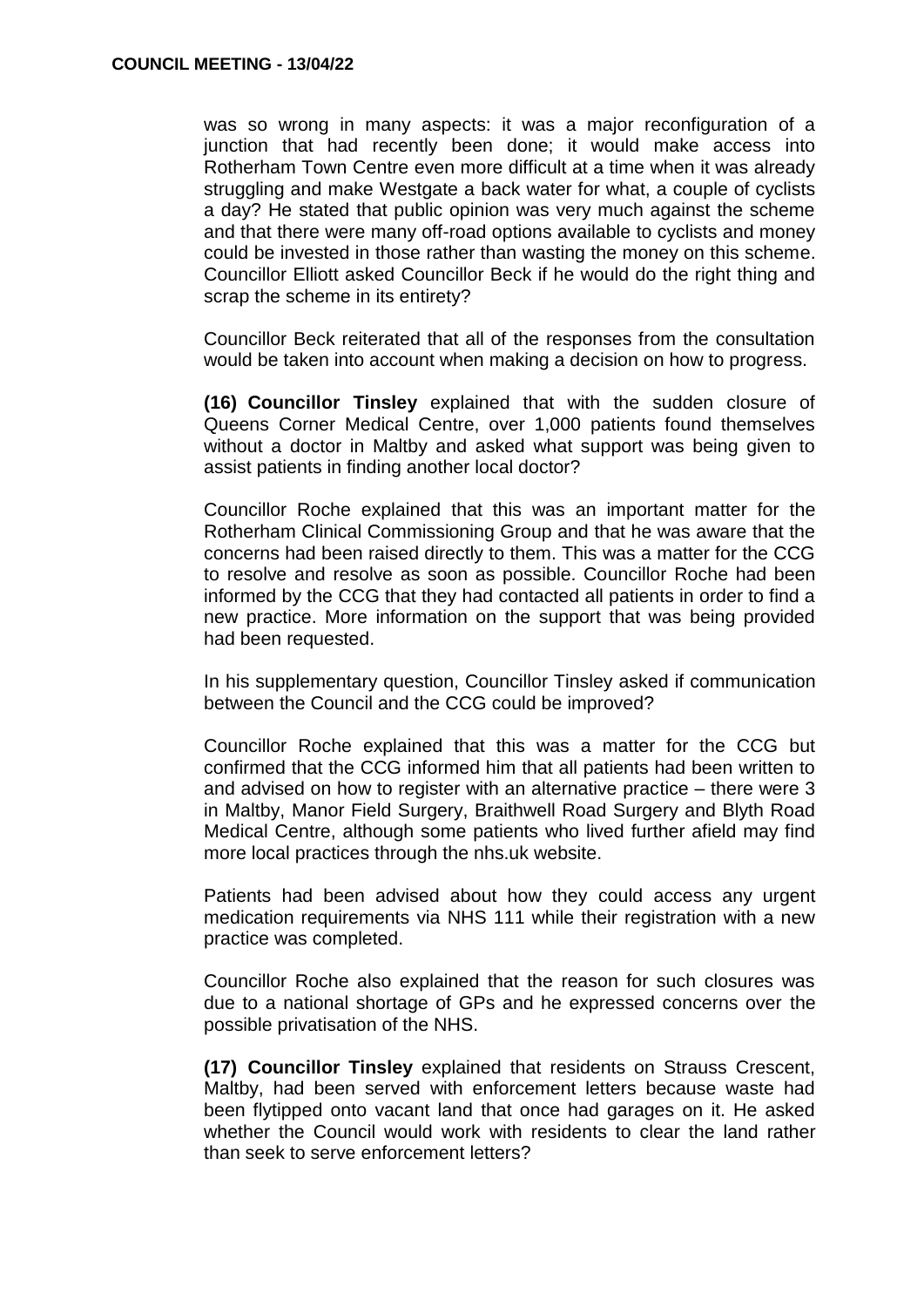Councillor Beck explained that the land in question was privately owned by a number of residents of Strauss Crescent and the Council did not have any responsibility for maintaining the land. As a result of a complaint received by the Council, the Council did, out of good will, undertake works to clear the land, to support the residents in fulfilling their obligations as land owners. Having done so, the Council sent letters to the land owners to remind them of their responsibilities.

In his supplementary, Councillor Tinsley explained that he had not noticed any difference and that waste had not been removed. He asked if that could be followed up?

Councillor Beck restated that the land was not the responsibility of the Council. The Council had acted, out of good will, to clear the waste and if further waste had accumulated, the letter previously mentioned clearly set out the land owners' responsibilities.

**(18) Councillor Tinsley** asked that with 7 months to go to this year's Remembrance Sunday parades, had there been any progress on arrangements for Parish Councils or local groups wanting to close roads locally and arrangements over traffic management?

Councillor Sheppard explained that all actions in the motion to Council on 29th September, 2021, which included matters in relation to traffic were completed in time for last year's Remembrance Sunday Parade and would continue again this year.

In his supplementary statement, Councillor Tinsley thanked Councillor Sheppard for his clarification that the Council would pay for the road closures. He was sure the Town and Parish Councils would appreciate the gesture.

Councillor Sheppard confirmed that the Council had agreed to waive the costs associated with road closures for up to one parade in each Ward to allow residents to pay their respects on Remembrance Sunday.

**(19) Councillor Tinsley** asked whether there were any plans to change the Mayoral car to something a little bit greener?

The Deputy Leader and Cabinet Member for Neighbourhood Working explained that Rotherham Council had produced a Climate Action Plan which was acknowledged as being the best in South Yorkshire. The Council would of course therefore look at all options for the Mayoral car when it got to the point of being uneconomical, whether that be electric, hybrid or whatever else was around at the time.

**(20) Councillor Tinsley** had submitted a question asking whether parking enforcement was prioritised in Rotherham over areas such as Maltby?